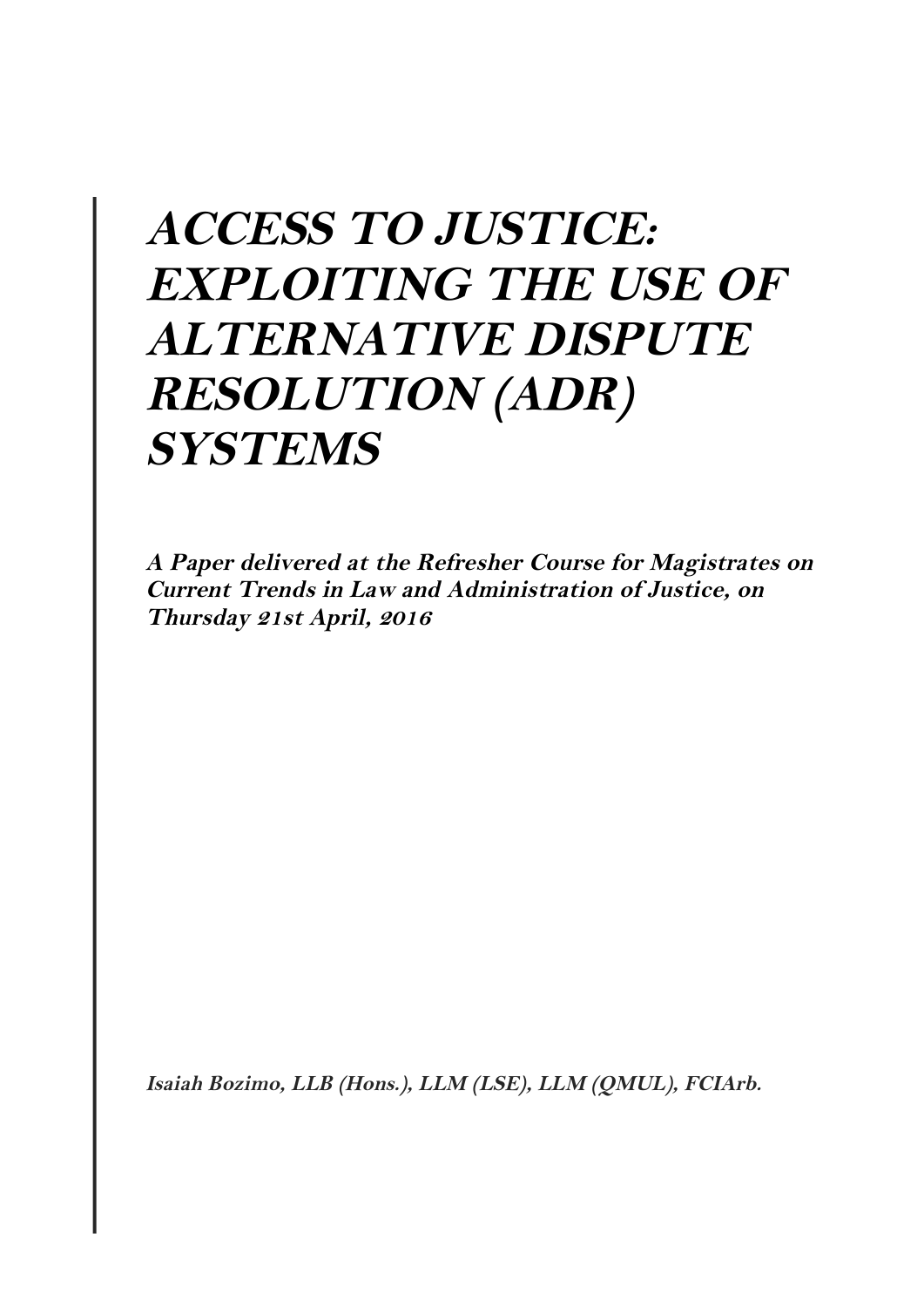#### **INTRODUCTION**

The Administrator, National Judicial Institute; Worshipful Magistrates – Good Morning. It is a great honour to have been invited by the National Judicial Institute to present a paper at this workshop with the theme: **Promoting Judicial Performance Through Innovations and Reforms**.

Today, I will be discussing the role of Alternative Dispute Resolution (ADR) in providing Access to Justice. I wish to begin my presentation by examining the import and meaning of the concept of access to justice.

#### **WHY IS ACCESS TO JUSTICE IMPORTANT?**

The rule of law is a central feature of a modern democratic society. It is the fundamental protection that gives people and organisations confidence that the society's rules (laws) will be respected and upheld.

Maintenance of the rule of law is fundamental to Nigeria's economy and prosperity. Indeed, this is a central theme of President Muhammadu Buhari's Administration.

The rule of law frames the relationship between state and society, founded upon an accepted set of social, political and economic norms. A strong rule of law means that a country has less corruption, protected and enforceable legal rights, due process, good governance and an accountable government.1 The World Bank ranks Nigeria low on the quality of our rule of law,<sup>2</sup> having remained below the  $30<sup>th</sup>$  percentile over the last decade.3

The link between the rule of law and economic prosperity is demonstrated by the World Economic Forum's Global Competitiveness index, which uses elements of the

 

<sup>1</sup> P Domingo, 'Why the rule of law matters for development', (May 2009) *Overseas Development Institute* 131. 2 The World Bank Group, *Worldwide Governance Indicators 1996–2014*, Washington, 2014, viewed 26 March

<sup>2016, &</sup>lt;http://info.worldbank.org/governance/wgi/index.asp>.

<sup>3</sup> Ibid.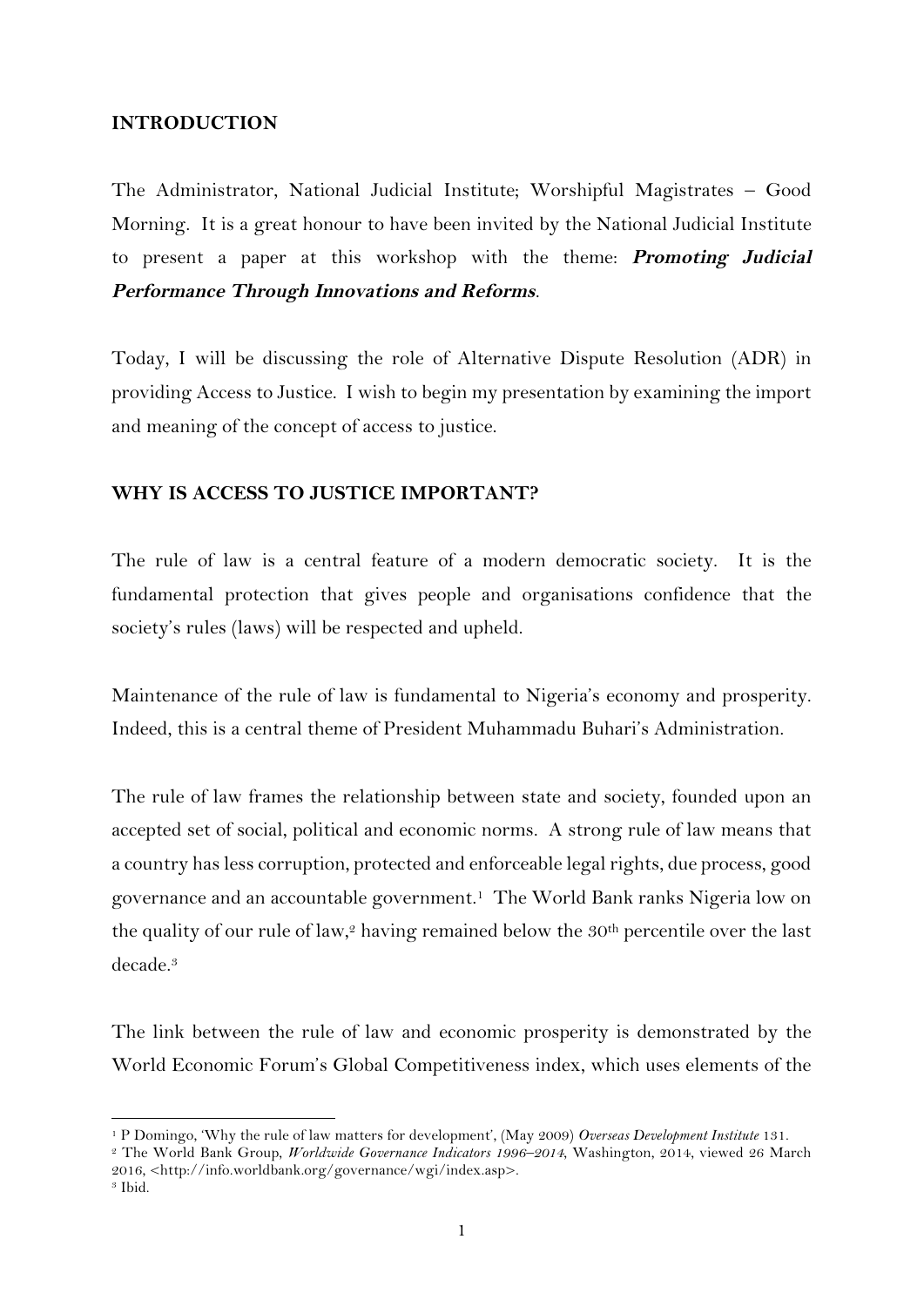rule of law as part of the basic institutional requirements for global competitiveness (elements including the efficiency of the legal framework, judicial independence, and the protection of property rights). The 'institutional framework has a strong bearing on competitiveness and growth. It plays a central role in the ways in which societies distribute the benefits and bear the costs of development strategies and policies, and it influences investment decisions and the organization of production'.4

There is also a correlation between a weak rule of law and poor socio-economic performance.5 Difficulties in obtaining access to justice reinforce poverty and exclusion.6 Maintaining a strong rule of law is a precondition to protecting disadvantaged communities and helping people leave poverty behind. Research has found that improvements in governance that increase the rule of law in a country can be linked to increases in per capita GDP.7

Access to justice is a fundamental corollary to the rule of law. Without access to justice, the rule of law is nothing more than a concept or an ideal. Justice institutions enable people to protect their rights against infringement by government or other people or bodies in society, and permits parties to bring actions against government to limit executive power and ensure government is accountable. Continuing improvements in access to justice are, therefore, important to maintaining a strong rule of law.

#### **WHAT IS ACCESS TO JUSTICE?**

 

'Access to justice' is a phrase often heard. A subject on which many have written, many have spoken and many have campaigned. The fact that it is such a continually

<sup>4</sup> World Economic Forum, *Global Competitiveness Report 2008–2009,* Geneva, 2009, viewed 26 March 2016, <http://www.weforum.org/documents/gcr0809/index.html>.

<sup>5</sup> United Nations Development Programme, Millennium Goals Report 2003, accessed 26 March 2016, <http://hdr.undp.org/en/media/hdr03\_complete.pdf>.

<sup>6</sup> United Nations Development Programme's Commission on Legal Empowerment of the Poor, 'Making the law work for everyone' (2008) 1, 33.

<sup>7</sup> D Kaufmann and A Kraay, *Governance and Growth: Causality which way? – Evidence for the World, in brief,*  Washington, 2003, viewed 18 August 2009, *<*http://info.worldbank.org/etools/docs/library/18034/growthgov\_synth.pdf*>*, 6.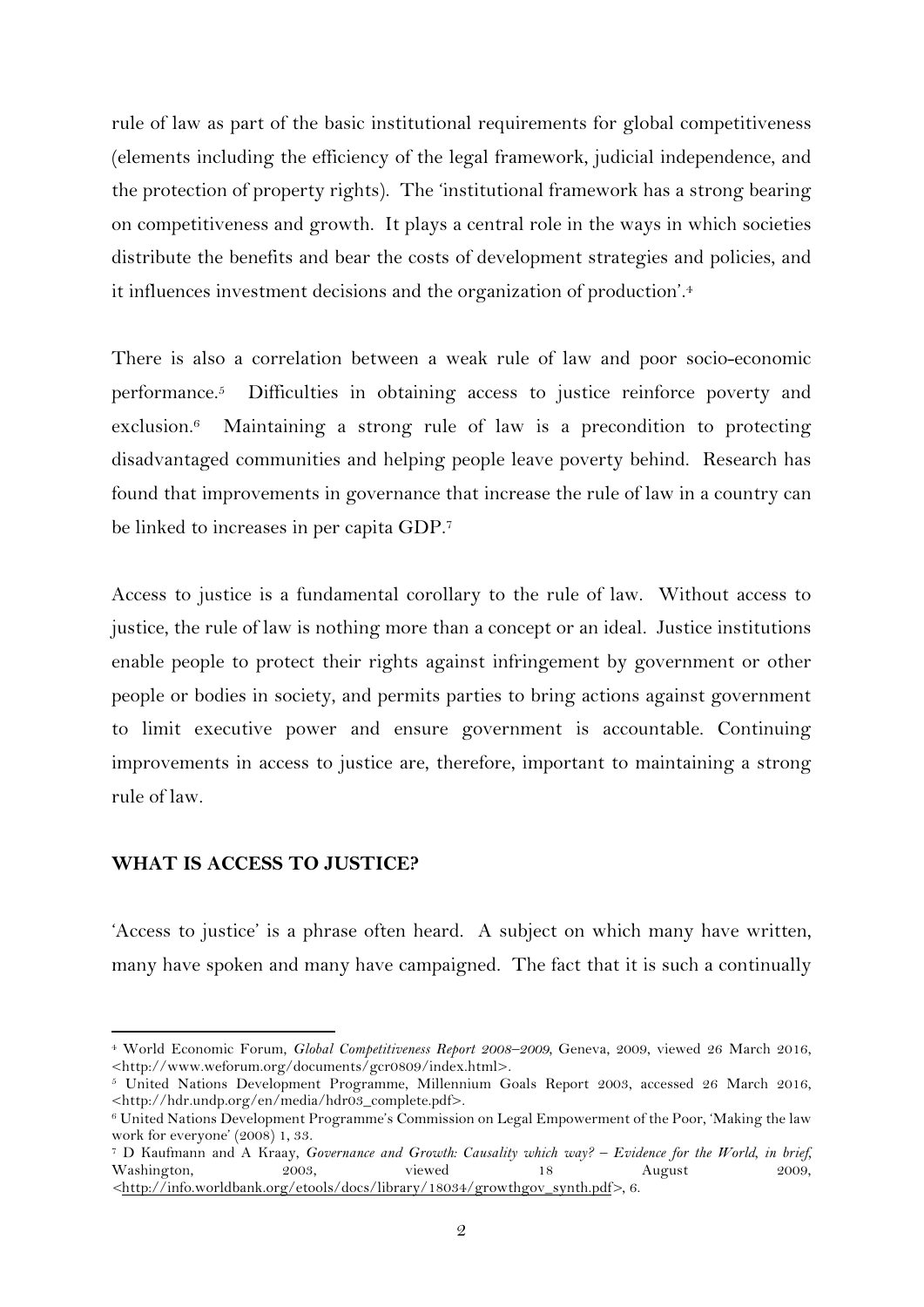recurring issue leads to the inescapable conclusion that this is something which urgently needs attention.

Yet, as important as the concept is, it is one that defies precise definition. Nigerian case law emphasises its paramount status without shedding much light as to what it is. For instance, in **Atolagbe v. Awuni (1997) 9 NWLR (Pt. 522) 536**, the Supreme Court found that the right of access to justice is an immutable Constitutional right which cannot be taken away by any other law. This is an important point; to which I will return shortly.

The dissenting opinion of Aderemi, J.S.C. in **Ojukwu v. Yar'Adua (2009) 12 NWLR (Pt. 1154) 50 at 192D-G** is equally insightful in the context of this discussion. His Lordship held:

*"***Faced with the materials before us, I regret to say that to dismiss this appeal is to forever block the appellant from accessing justice. An inhibited accessibility by a citizen to [a] court of law to ventilate [his/her] real or imagined grievance is a hallmark of determining the degree of civilization of a country. Let is be said that the quest for justice is insatiable when it is realised that the great phenomenon called JUSTICE is not a one way traffic; not even a two way traffic; I beg to say that a court of law which is also a court of justice must always ensure that JUSTICE flowing from its sanctuary which, of course, must be in accordance with laws of the land, is not only for the plaintiff (the complainant) not even only for the defendant (the person complained against) but also for the larger society whose psyche is always affected, one way or the other, by any judicial pronouncement***."* (Underlining for emphasis.)

In **SPDC v. Agbara (2015) LPELR-25987(SC)**, the Supreme Court, through Muhammad, J.S.C., reiterated: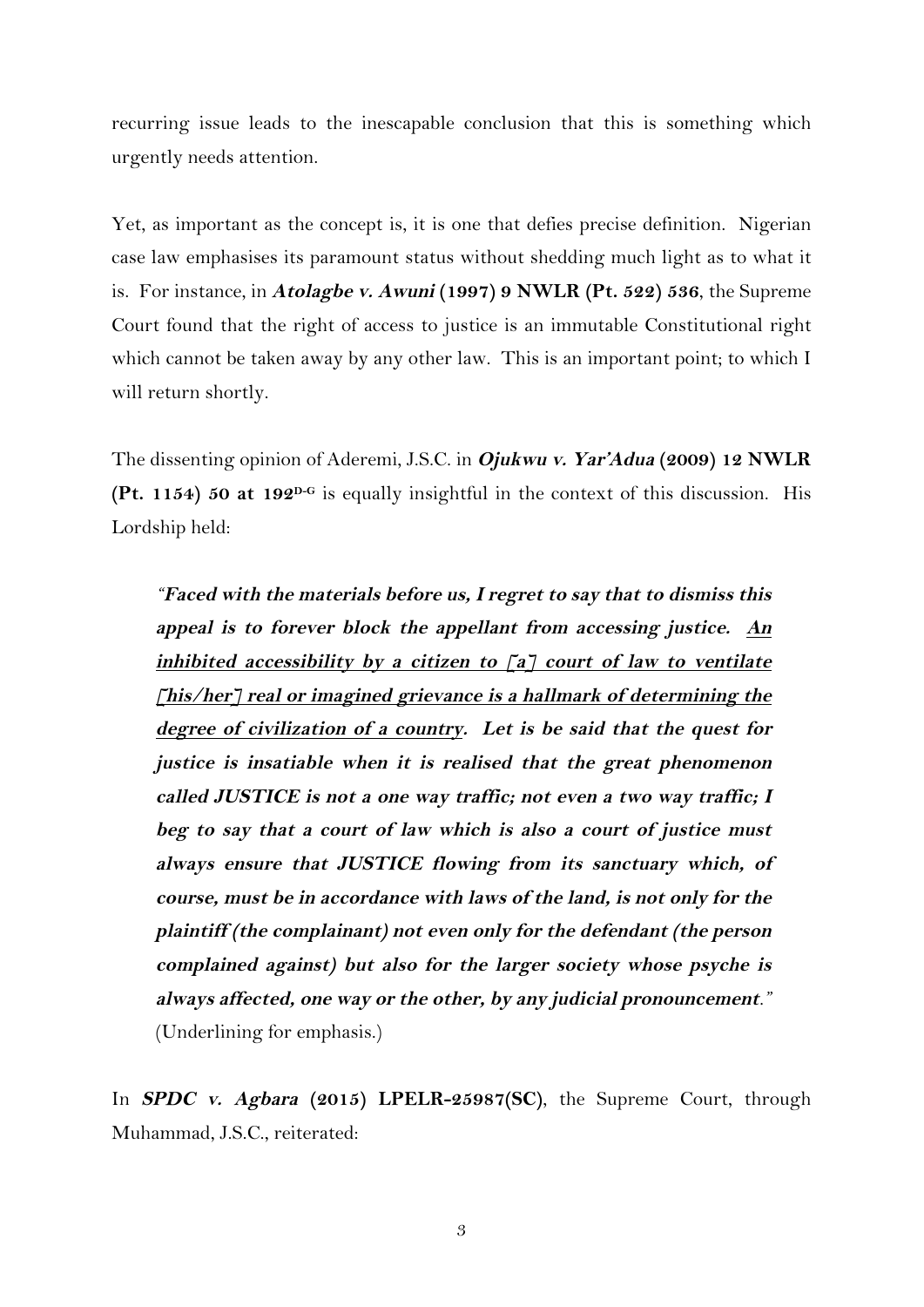*"***It is settled law that a court of law will not allow the provisions of an enactment to be read in such a way to deny access to courts by citizens. Thus, it is not the intention of the law to deny any litigant access to**  *justice.*" (Underlining for emphasis.)

Likewise, in **Buraimoh v***.* **Alejo (2014) LPELR-23203(CA)**, the Court of Appeal, through Denton-West, J.C.A. held:

*"***A.A. Ojopagogo & Co. is not listed as a legal practitioner qualified to carry put legal practice in Nigeria. See Okafor v. Nweke (2007) 10 NWLR (Pt. 1043) 521 at 531. The combined effect of these provisions is that for a person to be qualifies to practice as a legal practitioner, he must have his name in the roll, otherwise he cannot engage in any form of legal practice in Nigeria.**

**Although it is my view that this stipulation in Okafor's case (supra) is causing a lot of havoc which unsavourily in on innocent litigants who have employed the services of counsel but are now being shut out from access to justice because their counsel had been negligent in duty during the preparation of court processes by the failure to insert his personal name on the writ or any processes instead of merely using the firm name***."* (Underlining for emphasis.)

A common theme runs through these decisions. Under Nigerian law, access to justice has traditionally been seen as access to the courts. This much is borne out by an examination of Section 36(1) of the 1999 Constitution (as amended):

"**In the determination of his civil rights and obligations, including any question or determination by or against any government or authority, a person shall be entitled to a fair hearing within a reasonable time by a court or other tribunal established by law and constituted in such manner as to secure its independence and impartiality**."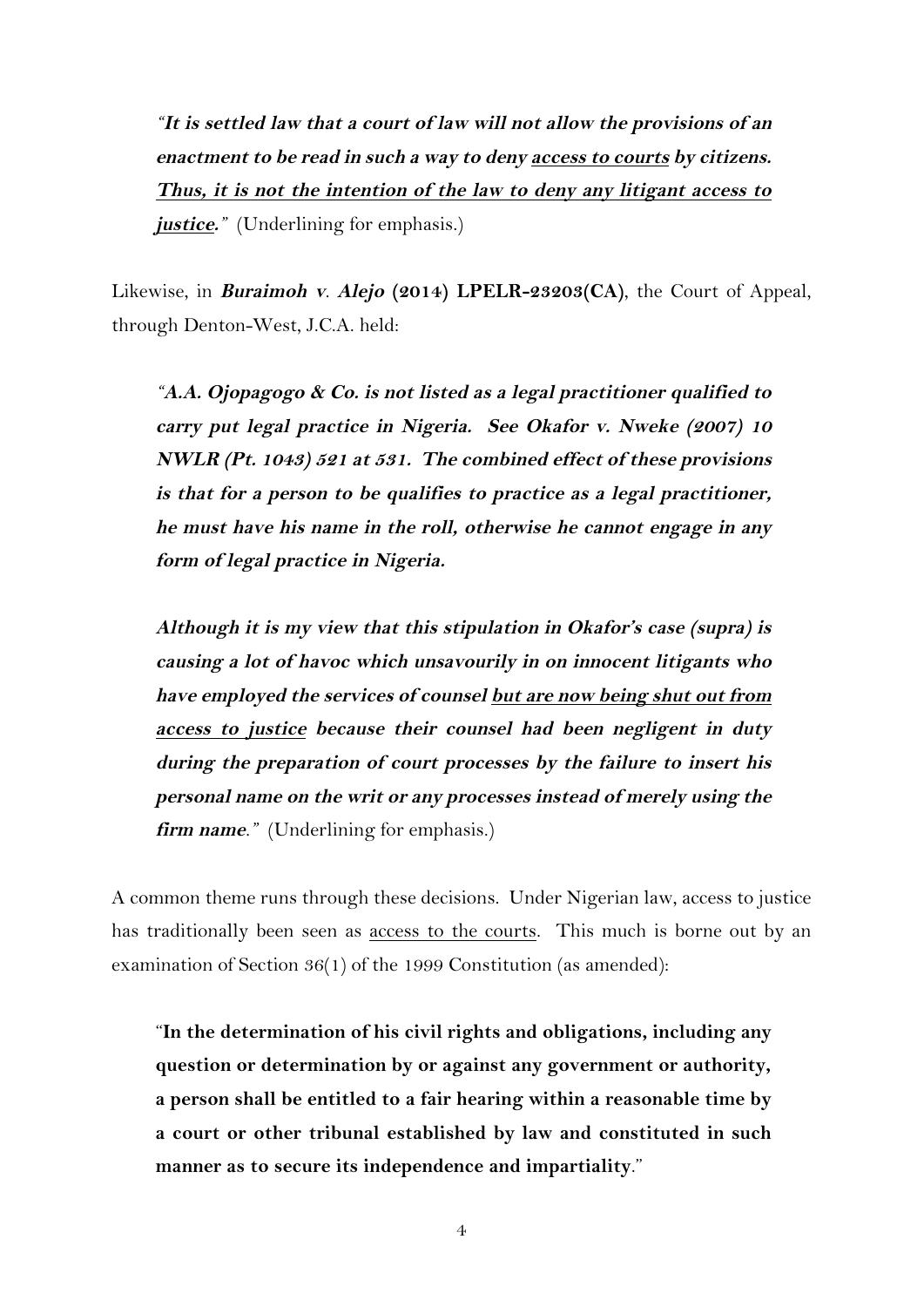The Constitution is the supreme law of the land and has binding force on all authorities and persons in Nigeria.<sup>8</sup> It has been described by the Supreme Court as the organic law or *grundnorm* of the people, which not only provides for the machinery of government, but also provides for rights and imposes responsibilities on its constituency. The rights guaranteed to Nigerian citizens under the Constitution are provided as Fundamental Rights under Chapter IV of the Constitution.

Three things are discernable from an examination of Section 36(1) of the Constitution:

- 1. People have, and will continue to have disputes this informs the reference in Section 36 of the **determination of his civil rights and obligations**.
- 2. In the resolution of the said disputes, a person is entitled to a fair trial within a reasonable time.
- 3. Most importantly, these disputes are resolved by recourse to the formal machinery of justice – i.e. resolution by a **court or other tribunal established by law**.

#### **The problem with equating Access to Justice with Access to the Courts**

Section 36(1) of the Constitution, to my mind, reinforces the historical dominance of state-sponsored adjudication, and hence litigation, in the theory and practice of civil justice in common law jurisdictions. Litigation has, for this reason, acquired a privileged status as the approved mode of dispute resolution. Likewise, lawyers have, through the practice of litigation, achieved a near monopoly over dispute management.

This causes a fundamental problem. Equating access to justice with access to courts ignores the barriers that exist once an individual gains access to the courts. The result

 

<sup>8</sup> Section 1, 1999 Constitution (as amended). **Attorney-General of Abia State v. Attorney-General of the Federation (2002) 6 N.W.L.R. (Pt. 763) 264**.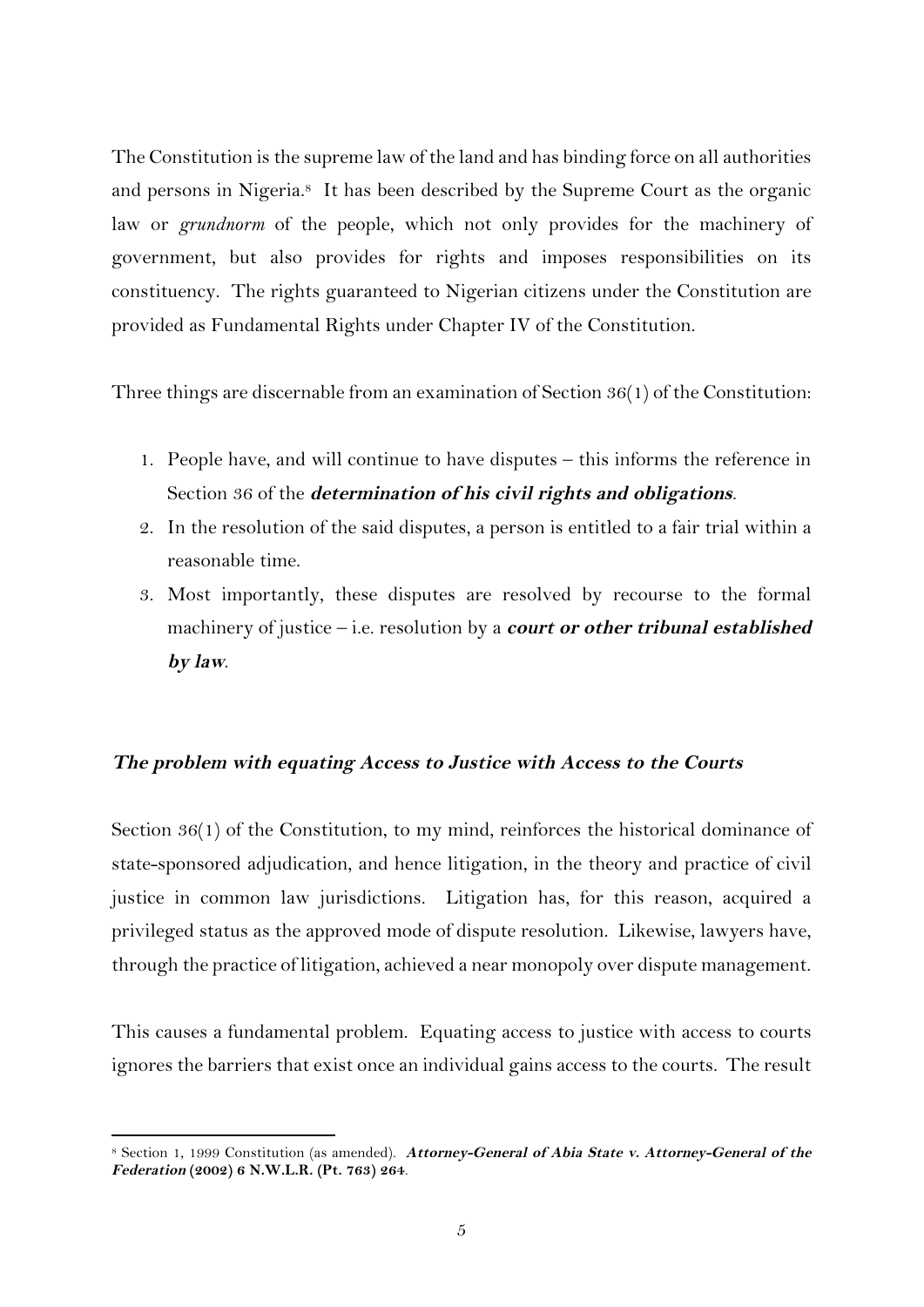is a failure to examine and criticise the aspects of our legal system that present barriers to the individual.

This approach also involves an assumption that access to justice is ensured when an individual has access to the Courts, regardless of what follows in the legal process and the many possible forms of injustice that they may face.

Court structures and litigation procedures bear directly upon the individual's ability to resolve their legal problem. The more prominent issues are those of the cost and delay of legal proceedings. However, there are other fundamental and equally critical issues, which reduce access to legal processes. The complexity of the rules of court and court forms produces a significant barrier to litigants, especially those who have a social or economic disadvantage. Likewise, the physical environment of courts, which may produce an atmosphere of exclusion, alienation or disempowerment, or may simply lead to problems of audibility, impinges upon the individual's access to just processes.

Equating access to justice with access to courts is, simply speaking, too narrow. The traditional view is that courts are the central 'suppliers' of justice. To some extent this remains true in Nigeria. Courts are ultimately the arbiters of legal issues, able to declare what the law is, what the rights and obligations of parties are and enforce those declarations.

However, our Courts are overburdened, such that a broader concept of justice is now required. This begins with the realisation that access to justice is not only about accessing institutions to enforce rights or resolve disputes, but also about having the means to improve 'everyday justice'; the justice quality of people's social, civic and economic relations. This means giving people choice and providing the appropriate forum for each dispute, but also facilitating a culture in which fewer disputes need to be resolved. Claims of justice are dealt with as quickly and simply as possible whether that is personally (everyday justice) informally (such as ADR) or formally (through courts or tribunals established by law).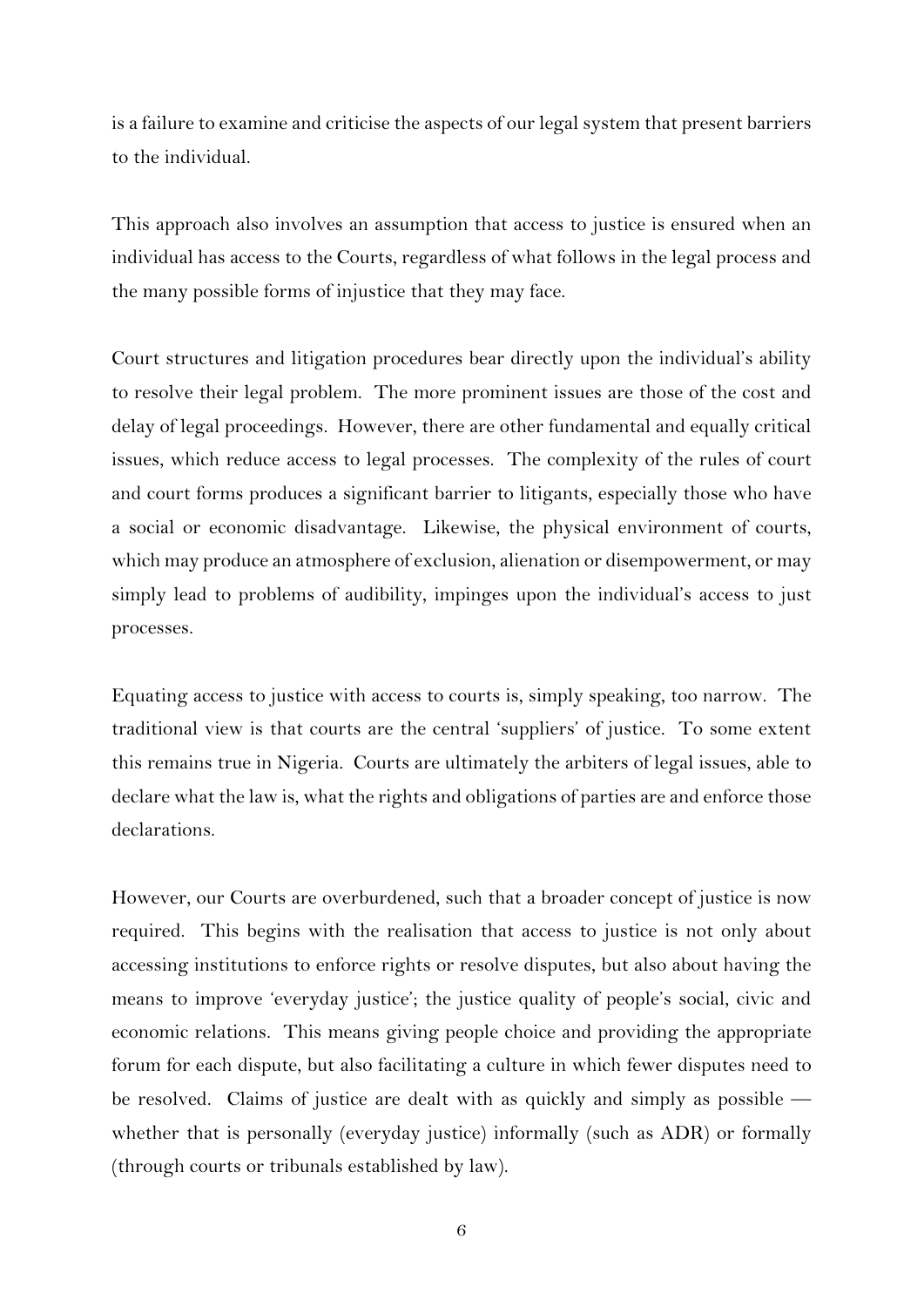Improving access to justice requires improving access to formal *and* informal justice mechanisms. This approach recognises that a focus on formal justice, while important, is by itself not enough. Rather, access to justice entails, amongst other things, the equality of access to legal services – which ensures that that all persons, regardless of means, have access to high quality legal services or effective dispute resolution mechanisms necessary to protect their rights and interests.

#### **ESTABLISHING A FRAMEWORK FOR ACCESS TO JUSTICE**

The purpose of this discussion is to address the use of Alternative Dispute Resolution Systems as it concerns access to justice. However, any initiative to improve access to justice should not be implemented on an *ad hoc* basis. Such initiatives should be guided by principles that set out the objectives of the civil justice system, and a methodology designed to translate the principles into action. This will ensure that new initiatives and reforms to the justice system best target available resources to improving access to justice.

#### **Guiding Principles:**

The civil justice system should be based on:

**Accessibility:** Justice initiatives should reduce the net complexity of the justice system. For example, initiatives that create or alter rights, or give rise to decisions affecting rights, should include mechanisms to allow people to understand and exercise their rights.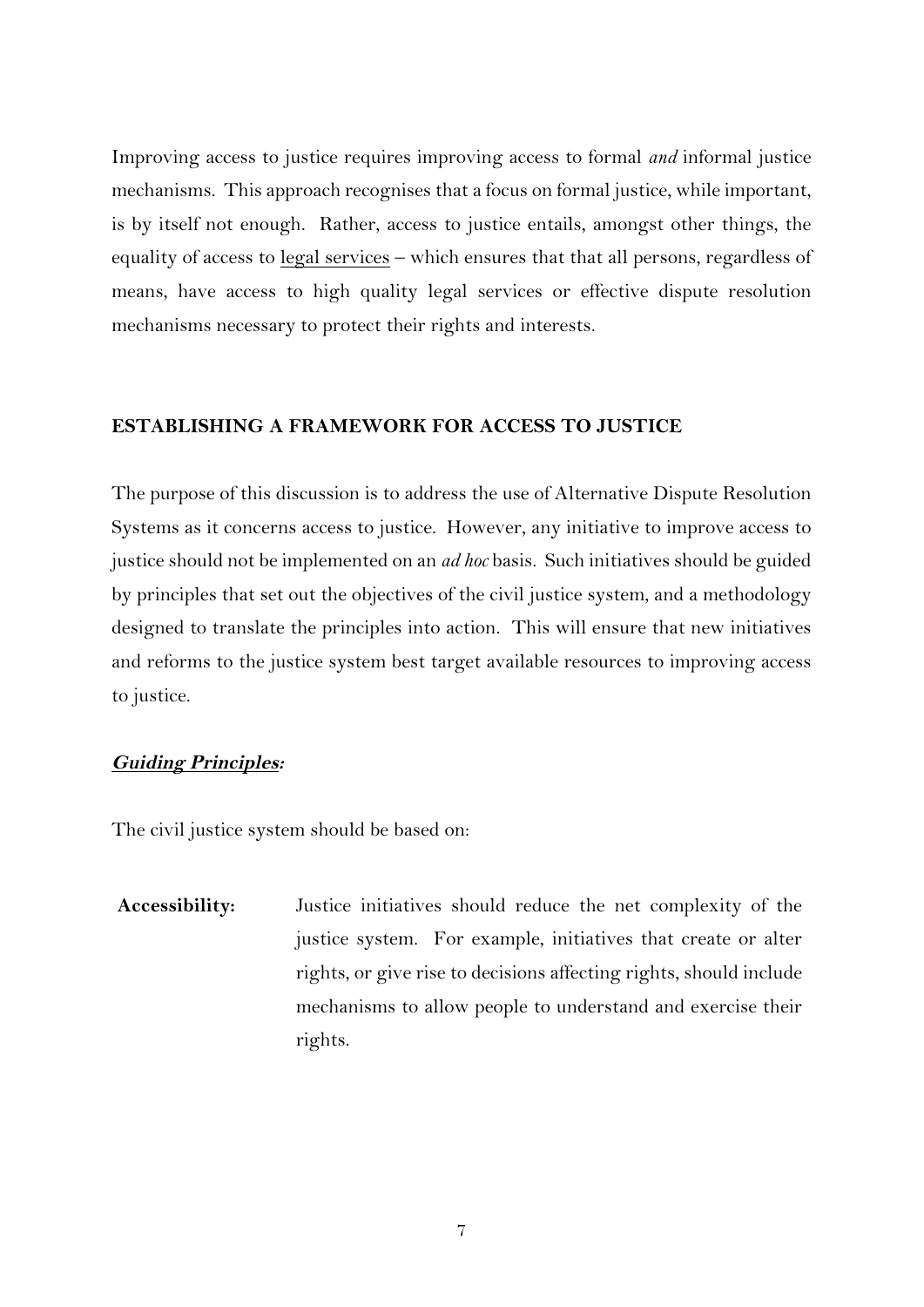**Appropriateness:** The justice system should be structured to create incentives to encourage people to resolve disputes at the most appropriate level.

> Legal issues may be symptomatic of broader non-legal issues. The justice system should have the capacity to direct attention to the real causes of problems that may manifest as legal issues.

- **Equity:** The justice system should be fair and accessible for all, including those facing financial and other disadvantage. Access to the system should not be dependent on the capacity to afford private legal representation.
- **Efficiency:** The justice system should deliver outcomes in the most efficient way possible, noting that the greatest efficiency can often be achieved without resorting to a formal dispute resolution process, including through preventing disputes. In most cases this will involve early assistance and support to prevent disputes from escalating.

The costs of formal dispute resolution and legal assistance mechanisms—to Government and to the user—should be proportionate to the issues in dispute.

**Effectiveness:** The interaction of the various elements of the justice system should be designed to deliver the best outcomes for users. Justice initiatives should be considered from a system-wide perspective rather than on an institutional basis.

> All elements of the justice system should be directed towards the prevention and resolution of disputes, delivering fair and appropriate outcomes, and maintaining and supporting the rule of law.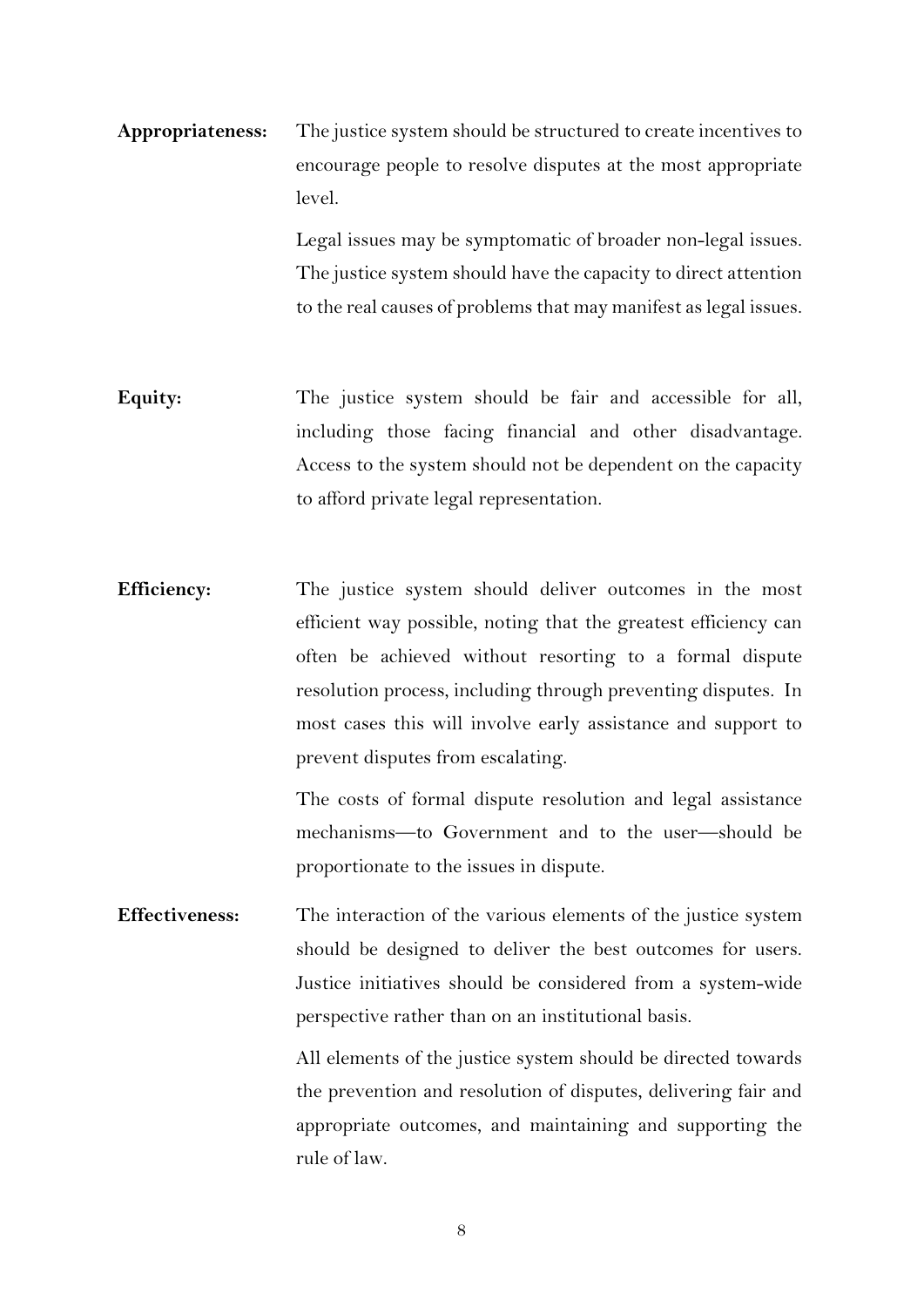#### **Methodology:**

The guiding principles should be implemented by providing:

**Information: Enabling people to understand their position, the options they have and deciding what to do.** Provision of information about the law or legal rights, including

Government services and benefits is a central means of influencing access to justice. An effective information strategy needs to ensure not only that the information is available, but that people can reach that information when they need it.

# **Early Action: Intervening early to prevent legal problems from occurring and escalating.**

Early intervention will prevent legal problems from occurring and escalating. In many situations, early action can resolve a matter or identify the best course of action. However, if a person does nothing—which often happens when there is not enough assistance available or it is not clear to a person where to turn to for help—it can be much harder and costlier to rectify the problem.

#### **Appropriate classification: Enabling matters to be directed to the most appropriate destination for resolution, irrespective of how people make contact with the system**.

All elements of the justice system need to have an inbuilt capacity to direct people to the most appropriate form of resolution. Without such classification, people's attempts to approach the justice system may be unsuccessful and they may be rejected; or the pathway through the justice system may not be the most appropriate pathway.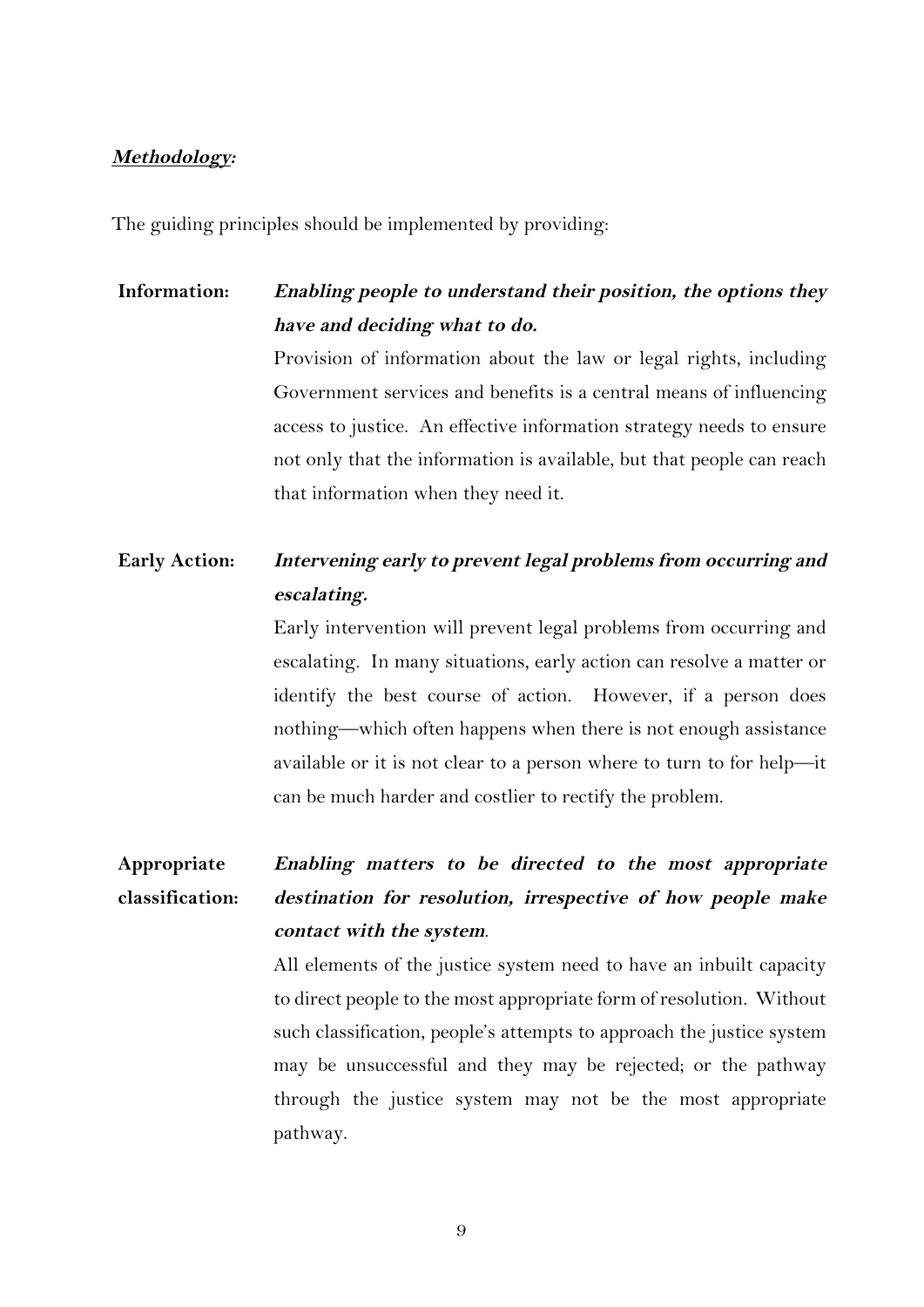#### **Outcomes: Providing a pathway to fair and equitable outcomes:**

- **resolving disputes without going to court**
- **when court is necessary, ensuring processes are accessible, fair, affordable and simple.**

A good justice system should provide a pathway to fair and equitable outcomes. Where possible, the justice system should focus on resolving disputes without going to court. Where court is necessary, it should be accessible, fair, affordable and simple. The traditional adversarial system is no sustainable for most disputes.

| Non court          | Court                                |
|--------------------|--------------------------------------|
| Dispute prevention | Industry Culture change-focus        |
| Ombudsmen          | on resolving the dispute             |
| ADR                | Better and earlier identification of |
|                    | the real issues                      |
|                    | Active case management               |

Greater use of ADR

#### **Proportionate Cost: Ensuring that the cost of and method of resolving disputes is proportionate to the issues.**

Cost can be a significant barrier to justice. The cost to disputants and the cost to Government of resolving disputes should be proportionate to the issue in dispute.

Adequate information about costs is essential in assessing proportionality. The provision of greater information regarding the costs of the justice system allows better identification of the most appropriate pathway to resolution and, in particular, whether litigation is the most appropriate course.

Case management of litigation will help to ensure that costs incurred are directed to resolving the dispute, and limit costs from collateral actions.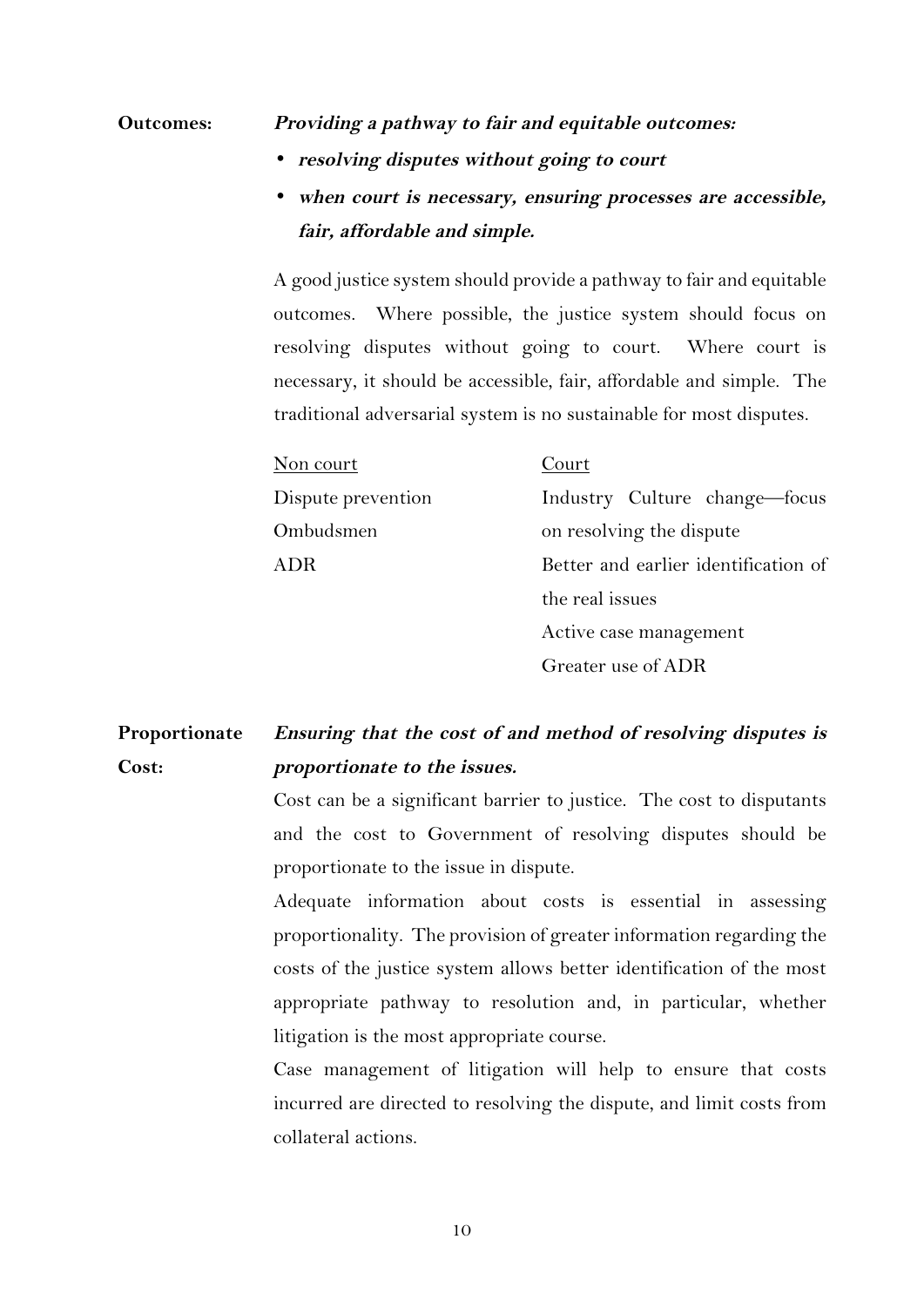# **Resilience: Building resilience in individuals, the community and the justice system.**

The focus on helping to build resilience in individuals, the community and the justice system by reinforcing access to information and supporting the cultural changes necessary to ensure improvements in access to justice are continuing. This includes equipping people with the basic skills necessary to resolve their own issues (including by accessing appropriate information and support services).

**Inclusion: Directing attention to the real issues that people who experience legal events have.**

> Legal issues are often symptomatic of broader problems in people's lives. The justice system needs to have the capacity to direct attention to the real issues that people might be facing, and what they need to do to address them.

#### **ACCESS TO JUSTICE AND ALTERNATIVE DISPUTE RESOLUTION (ADR)**

Access to justice, in the widest sense of the effective resolution of disputes - whether through court-based litigation or alternative dispute resolution processes, is an essential aspect of ensuring the realisation of the fundamental rights recognised and given protection by the 1999 Constitution. It is also recognised in Article 7 of the African Charter on Human and Peoples Rights (the African Charter).

As suggested earlier, in promoting access to justice, a modern civil justice system should offer a variety of approaches and options to dispute resolution. Citizens should be empowered to find a satisfactory solution to their problem, which includes the option of court-based litigation - but as part of a wider menu of choices.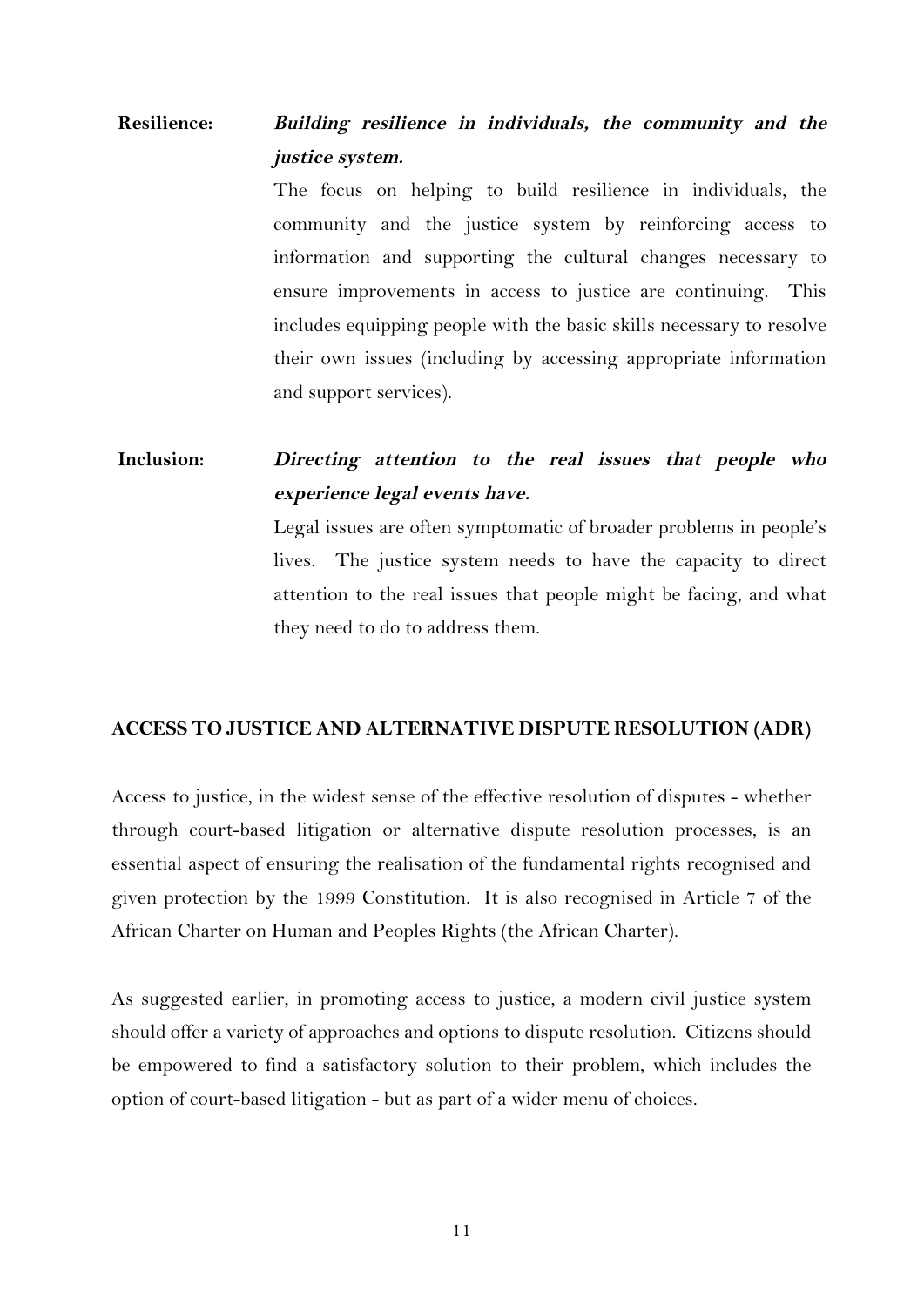Justice may sometimes require a decision from a Judge or Magistrate who has heard and considered evidence and legal arguments from both sides after an adversarial hearing. This is why the courts will always remain central and indispensable to our civil justice system. In other cases, of course, justice might mean an apology and change of administrative process in response to a particular problem. It is clear that in that sense there are circumstances in which ADR can provide resolutions and individualised justice for parties which a court cannot. Indeed, the court-based process cannot be expected to provide an optimal solution to all conflicts in society.

ADR refers to those processes, outside of a court hearing, where an impartial person helps the parties to resolve their dispute. It is a means of settling a dispute without a formal trial. ADR options include conciliation, mediation, negotiation, conferencing and neutral evaluation.

The potential benefits of ADR include:

- early resolution of disputes and identification of the real issues in dispute
- less adversarial processes for matters that involve ongoing relationships
- ownership of outcomes by parties who have participated in ADR, and
- proportionate cost in cases of early resolution.

The cost of access to justice for citizens is an important issue to consider. As noted by Winkler CJ (Chief Justice of Ontario):

"**If litigants of modest means cannot afford to seek their remedies in the traditional court system, they will be forced to find other means to obtain relief. Some may simply give up out of frustration. Should this come to pass, the civil justice system as we know it will become irrelevant for the majority of the population. Our courts and the legal**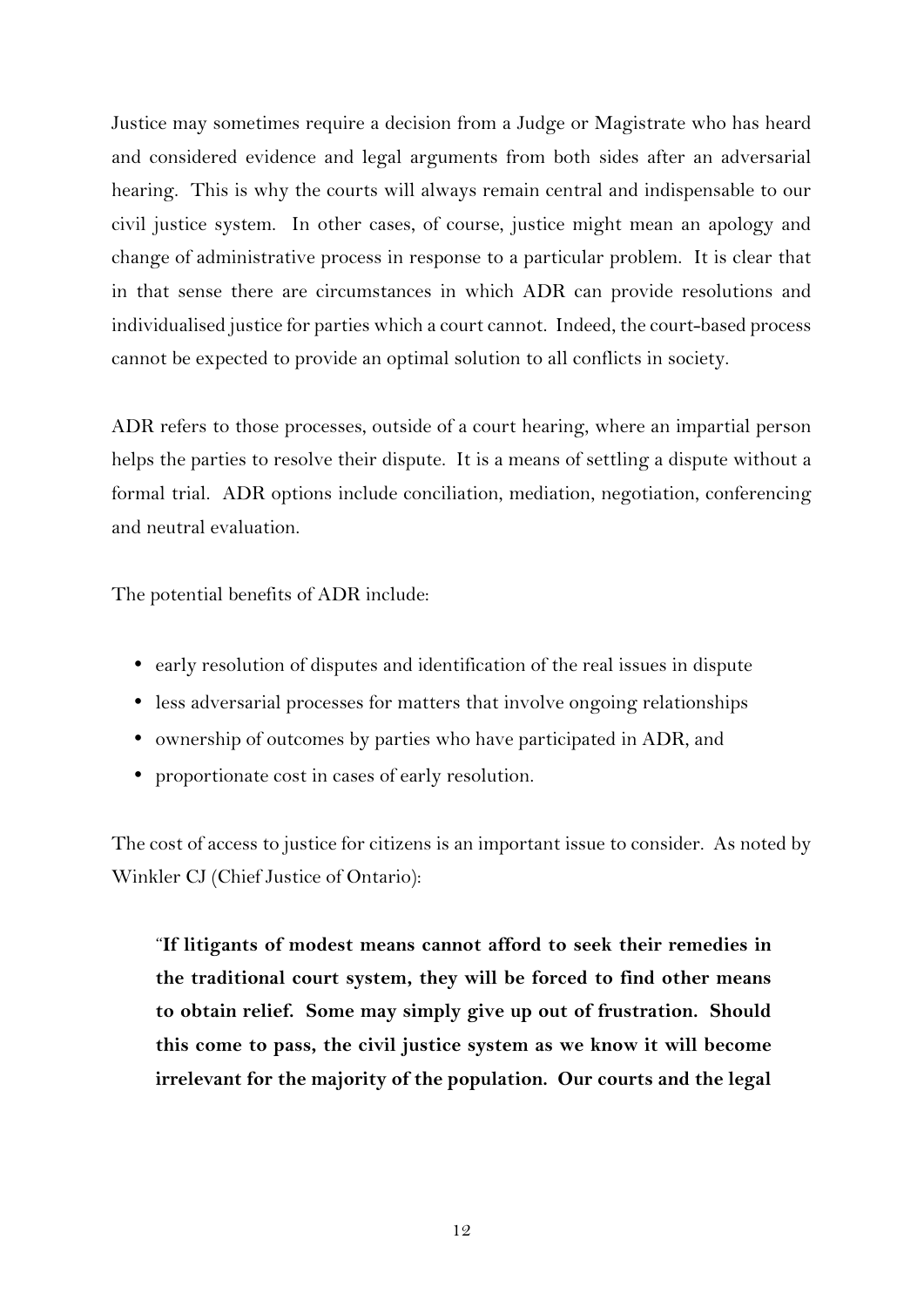**profession must adapt to the changing needs of the society that we serve.**"9

### **Brief Overview of ADR Processes**

## **Negotiation**

Negotiation is the most flexible and informal of the dispute resolution methods. Parties attempt to reach agreement on matters in dispute without the assistance of a third party. It can save the costs and time associated with assisted dispute resolution processes. It is a private dispute resolution option. Therefore, reputations and relationships can remain intact.

Discussions usually proceed on a without prejudice basis. If the negotiations do not succeed to settle the matter, the parties' rights are not prejudiced.

## **Mediation**

Mediation is the process in which parties, with the assistance of neutral third party (the mediator), identify the issues in dispute, explore the options for resolution and attempt to reach agreement. It is a voluntary, non-binding and private form of dispute resolution. The parties retain control of the decision on whether or not to settle and on what terms.

Mediation allows more creativity and flexibility over settlement options than litigating in the court or arbitration.

## **Conciliation**

 

Conciliation is similar to mediation except that, usually, the third party will actively assist the parties to settle the dispute (for example, by making suggestions regarding settlement options).

<sup>9</sup> Speech delivered by The Hon. Warren Winkler Chief Justice of Ontario ―Access to Justice, Mediation: Panacea or Pariah? (2007). Available at http://www.ontariocourts.on.ca/coa/en/ps/speeches/access.htm.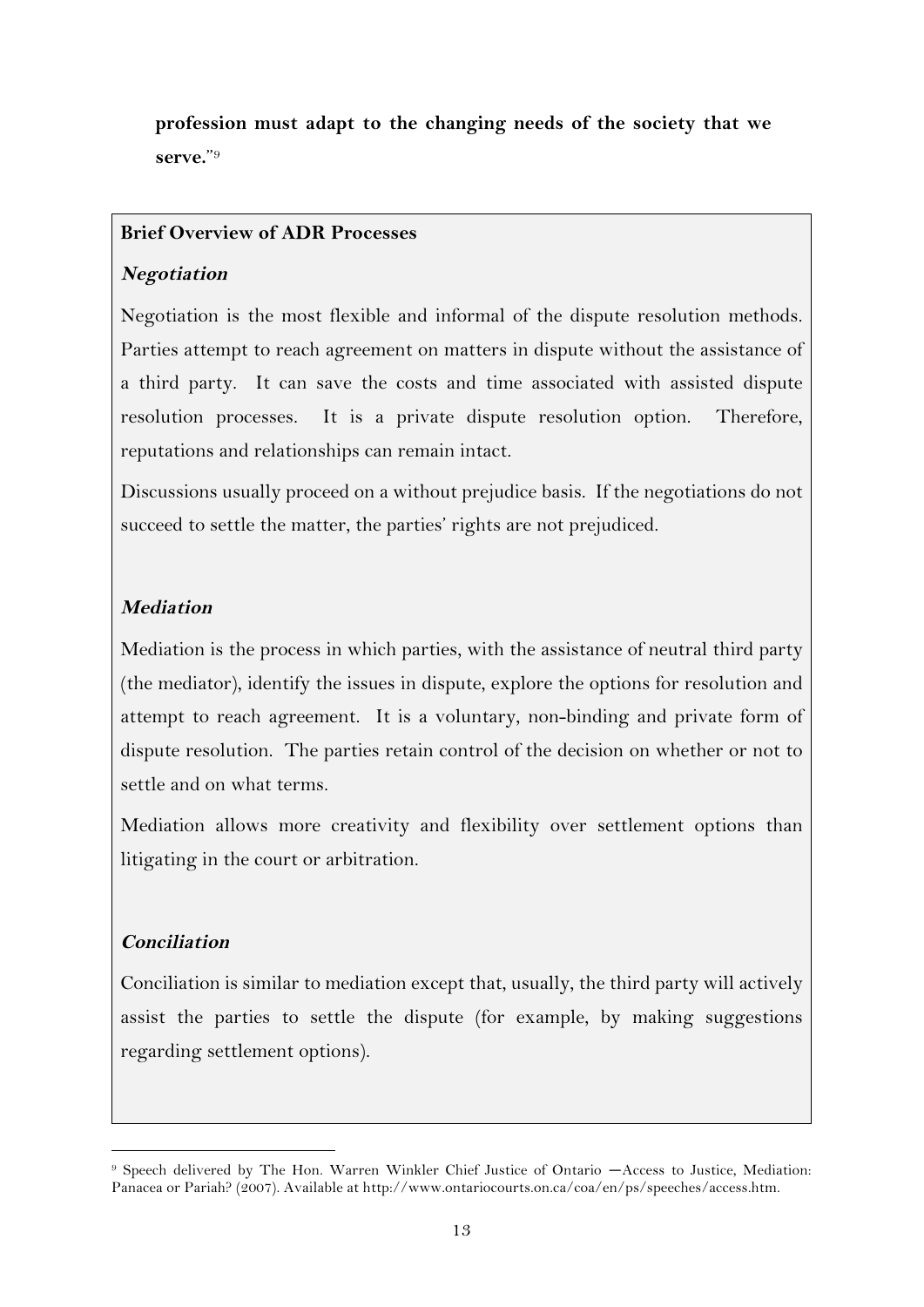## • **What is the difference between mediation and conciliation?**

I am mindful that the difference between mediation and conciliation is not very clear and the terms are sometimes used interchangeably. But there are important distinctions between the two processes.

In its Consultation Paper on Alternative Dispute Resolution (LRC CP 50-2008), the Law Commission of Ireland provisionally recommended that mediation should be defined as:

"a **facilitative**, consensual and confidential process, in which parties to the dispute select a neutral and independent third party to assist them in reaching a mutually acceptable negotiated agreement."

In contrast, the Commission provisionally recommended that conciliation should be defined as:

"an **advisory**, consensual and confidential process, in which parties to the dispute select a neutral and independent third party to assist them in reaching a mutually acceptable negotiated agreement."

It is evident from the Commission's provisional recommendations that the fundamental difference between mediation and conciliation is the degree of involvement by the neutral and independent third party in the respective processes. While both processes incorporate the principle of self-determination, conciliation allows the third party (the conciliator) to **advise** on substantive matters through the issuing of formal recommendations and settlement proposals. In contrast, mediation requires that the third party (the mediator) address process issues only and **facilitate** the parties in reaching a mutually acceptable negotiated agreement.

# **Early Neutral Evaluation (ENE)**

The parties appoint an independent person to provide a non-binding opinion on the merits which evaluates the facts, evidence and law relating to a particular issue, or the whole case. The rationale is that, once armed with the opinion, the parties will be able to negotiate an outcome, with or without the assistance of a third party.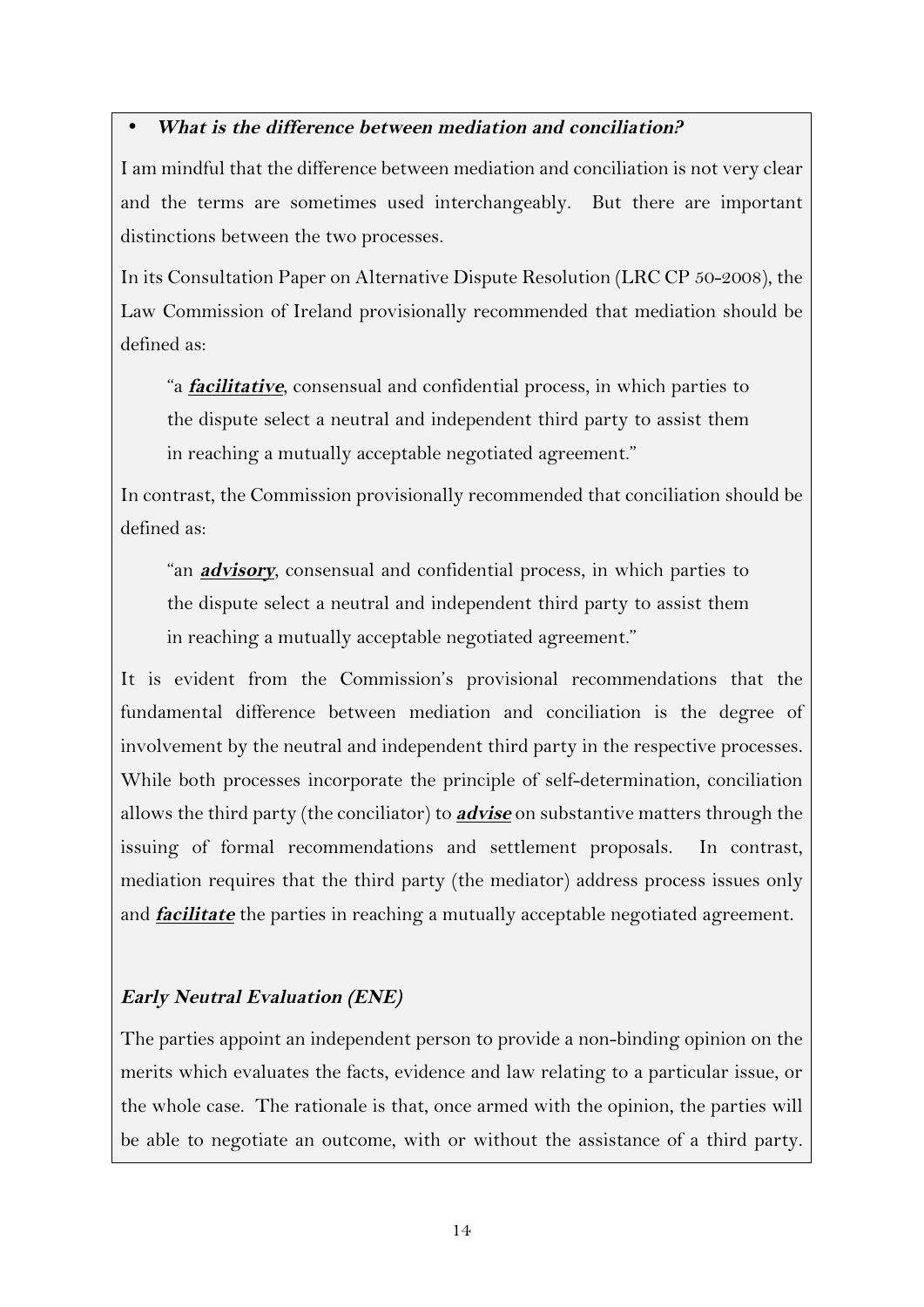Alternatively, the parties are free to settle the dispute on the basis of the evaluation provided.

In England and Wales, both the Technology and Construction Court (TCC) and the Commercial Court advocate the use of ENE in certain circumstances.

# • **ENE Procedure in the TCC**

ENE is dealt with by section 7.5 of the TCC guide. <sup>10</sup> Features of ENE in the TCC include the following:

- o A TCC judge may provide an ENE of either the full case or particular issues within it.
- o All the parties must agree to the judge providing the ENE.
- o If the parties would like an ENE to be carried out by the court, they should seek an appropriate order from the assigned judge.
- o If the assigned judge deals with the ENE, he takes no further part in the proceedings (unless the parties expressly agree otherwise).
- o The assigned judge may select another available TCC judge to undertake the ENE.
- o The ENE will be produced in writing, with conclusions and brief reasons, unless the parties agree otherwise.
- o There may be an oral hearing before the judge (of no more than one day), with dates for the exchange of submissions, witness and expert evidence.
- o The parties may agree a statement of the effect of the ENE, that is whether the ENE will be:
	- binding on the parties;

 

- binding in certain circumstances; or
- § temporarily binding (subject to a final decision by a court, arbitrator or the parties' agreement).

<sup>10</sup> The document provides detailed guidance for lawyers on how to bring a complex technical case to the Technology and Construction Court. It is read alongside the Civil Procedure Rules and the Practice Directions for the Court.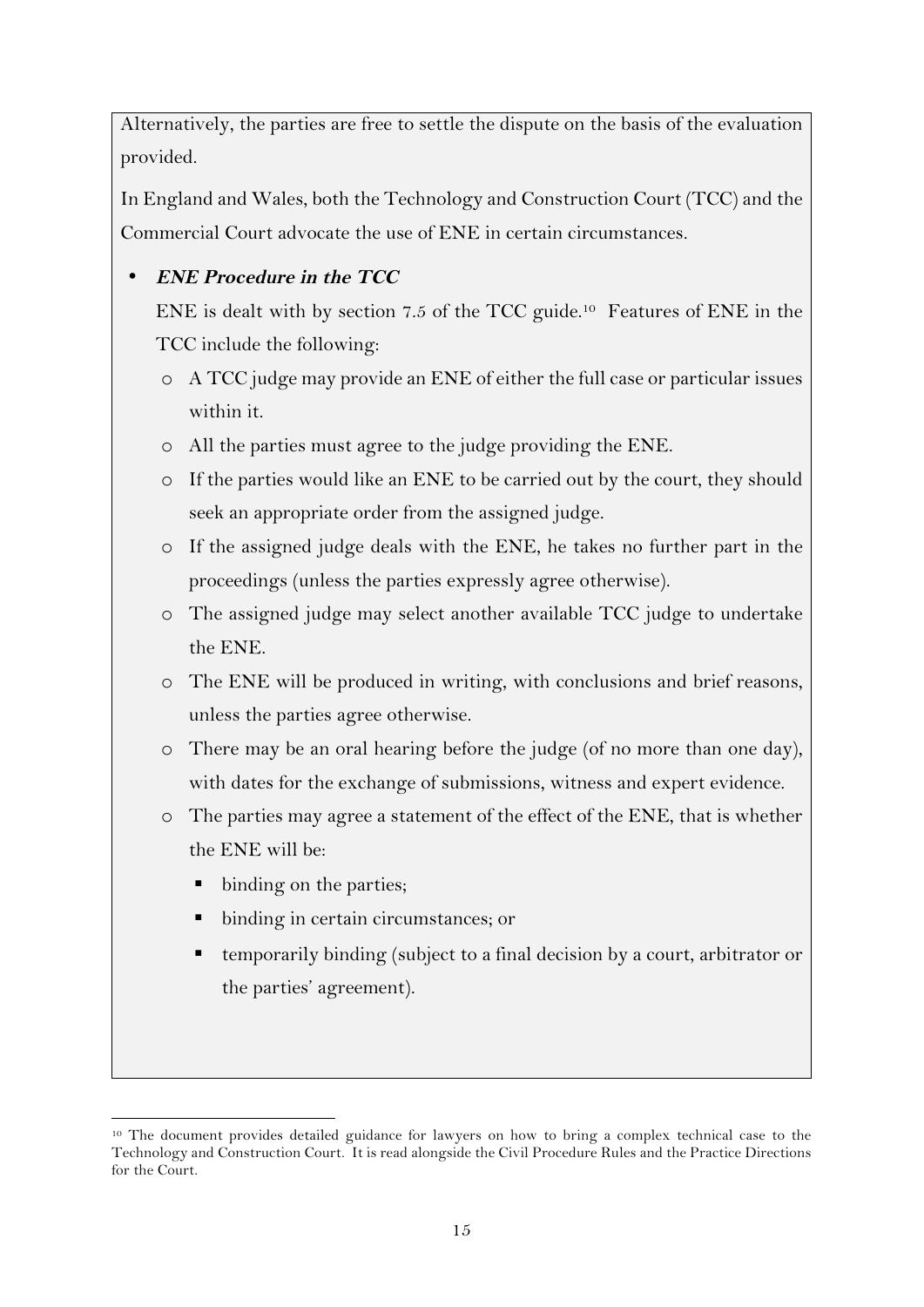### • **ENE Procedure in the Commercial Court**

The procedure in the Commercial Court is less specific than in the TCC. Paragraph G2 of the Commercial Court Guide<sup>11</sup> provides that the court may, if all the parties agree, provide a non-binding without prejudice ENE. The approval of the judge in charge of the list must be obtained, who will then nominate a judge to conduct the ENE. The judge conducting the ENE will give appropriate directions for its conduct but will take no further part in the case, unless the parties agree otherwise.

## **Arbitration**

Arbitration is a private forum in which an independent arbitrator makes an award, acting in a judicial fashion, to finalise the dispute. It is based on the parties' agreement: all parties must agree to submit the dispute in question to arbitration. The outcome (the award) is final and binding on the parties. The arbitrator focuses on the issues (fact or law) presented by the parties. An agreement to arbitrate is usually contractual. Applications to a court are limited in order to support the process or to set aside an award on limited grounds.

## • **Does Arbitration fall within the bounds of ADR?**

In its *Green paper on alternative dispute resolution in civil and commercial law*, <sup>12</sup> the European Commission defined alternative methods of dispute resolution as outof-court dispute resolution processes conducted by a neutral third party, excluding arbitration. It suggested that arbitration is closer to a quasi-judicial procedure than to an ADR as arbitrators' awards replace judicial decisions.

## **Med-Arb (a hybrid process)**

Med-arb (or arb-med) is when **mediation** is combined with **arbitration** to resolve a dispute.

 <sup>11</sup> The Guide is intended to promote the efficient conduct of litigation in the Admiralty and Commercial Courts. It is read alongside the Civil Procedure Rules and the Practice Directions for the Court.

<sup>12</sup> Green Paper on alternative dispute resolution in civil and commercial matters COM/2002/0196 Final at 29. Available at http://eurlex.europa.eu/.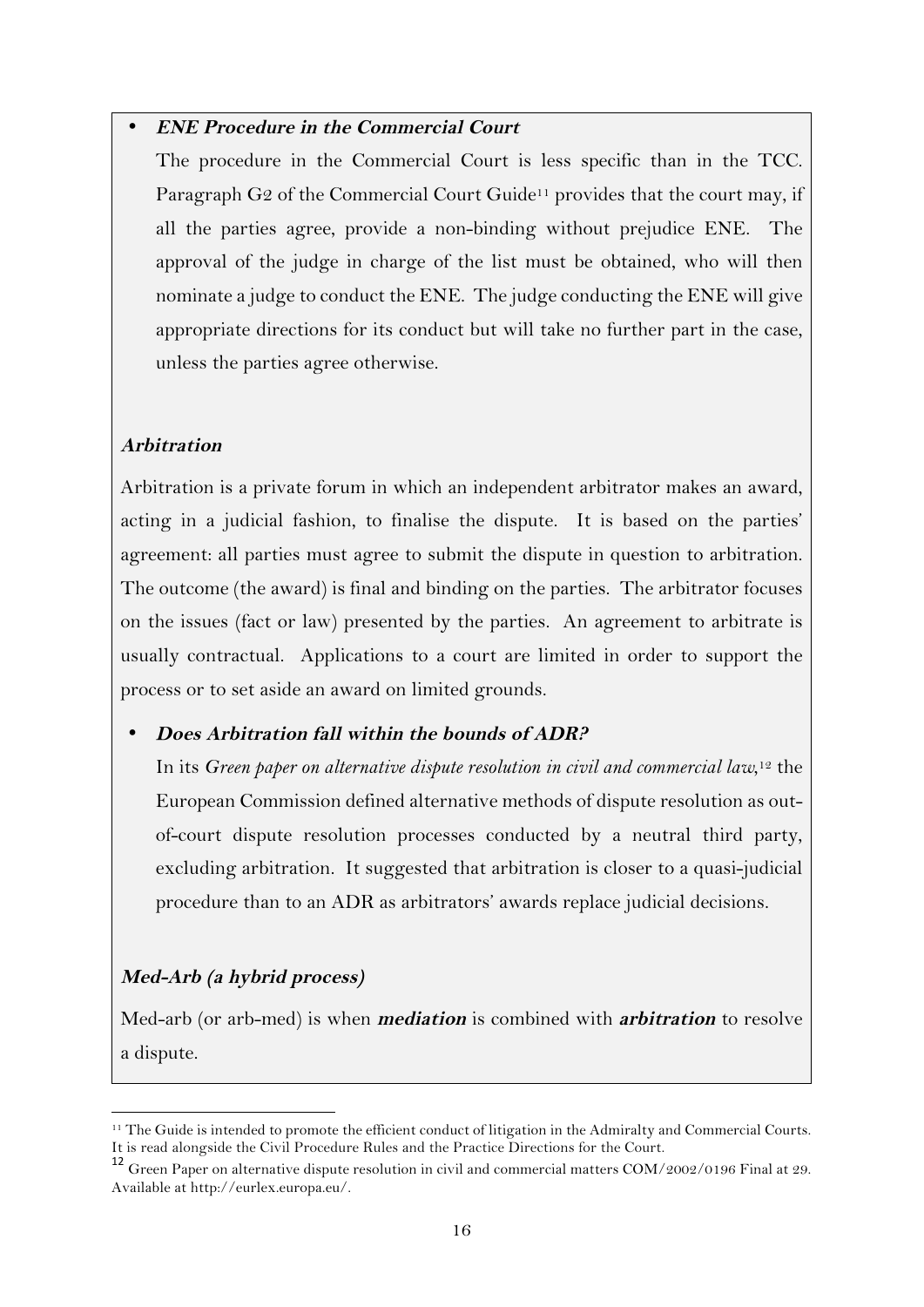In med-arb, if mediation fails in whole or on any issue, the parties may agree that the mediator becomes an arbitrator and issues a final and binding award on the outstanding matters. There is concern about the process, as the prospect of the mediator becoming an arbitrator may prevent frank discussion in the private sessions in the mediation. A way around that issue is for parties during a mediation to refer any outstanding issues to arbitration, adjudication, expert determination or early neutral evaluation conducted by another, independent, neutral. The mediation process is entirely flexible and can accommodate other processes being used as an adjunct.

Arb-med is where the appointed arbitrator attempts to mediate the dispute, but if a settlement is not reached, returns to his role as arbitrator.

#### **The Appropriateness of ADR**

While ADR processes, such as mediation and conciliation, have an important role to play in providing greater access to justice, ADR is not a panacea for all disputes. It has its limitations and it is not always appropriate. The potential benefits of mediation and conciliation, including the cost and time effectiveness of the processes, must be balanced against the reality that mediation and conciliation can also be seen as an additional layer on civil litigation where it does not lead to a settlement and that every step along the way drives up the costs of litigation.

Furthermore, there are a number of cases which do not lend themselves well to ADR processes. One such category, for instance, would include those disputes involving allegations of illegality or impropriety. Cases based on allegations of fraudulent conduct or illegal behaviour are not conducive to mediation because the polarized positions that characterise these disputes inhibit discussion. Moreover, they often place the mediator in an impossible ethical position.

Likewise, certain categories of disputes are not arbitrable under Nigerian Law. In **KSUDB v. Fanz Const. Ltd. (1990) 4 NWLR (Pt. 142) 1 at 32-33H-A**, the Supreme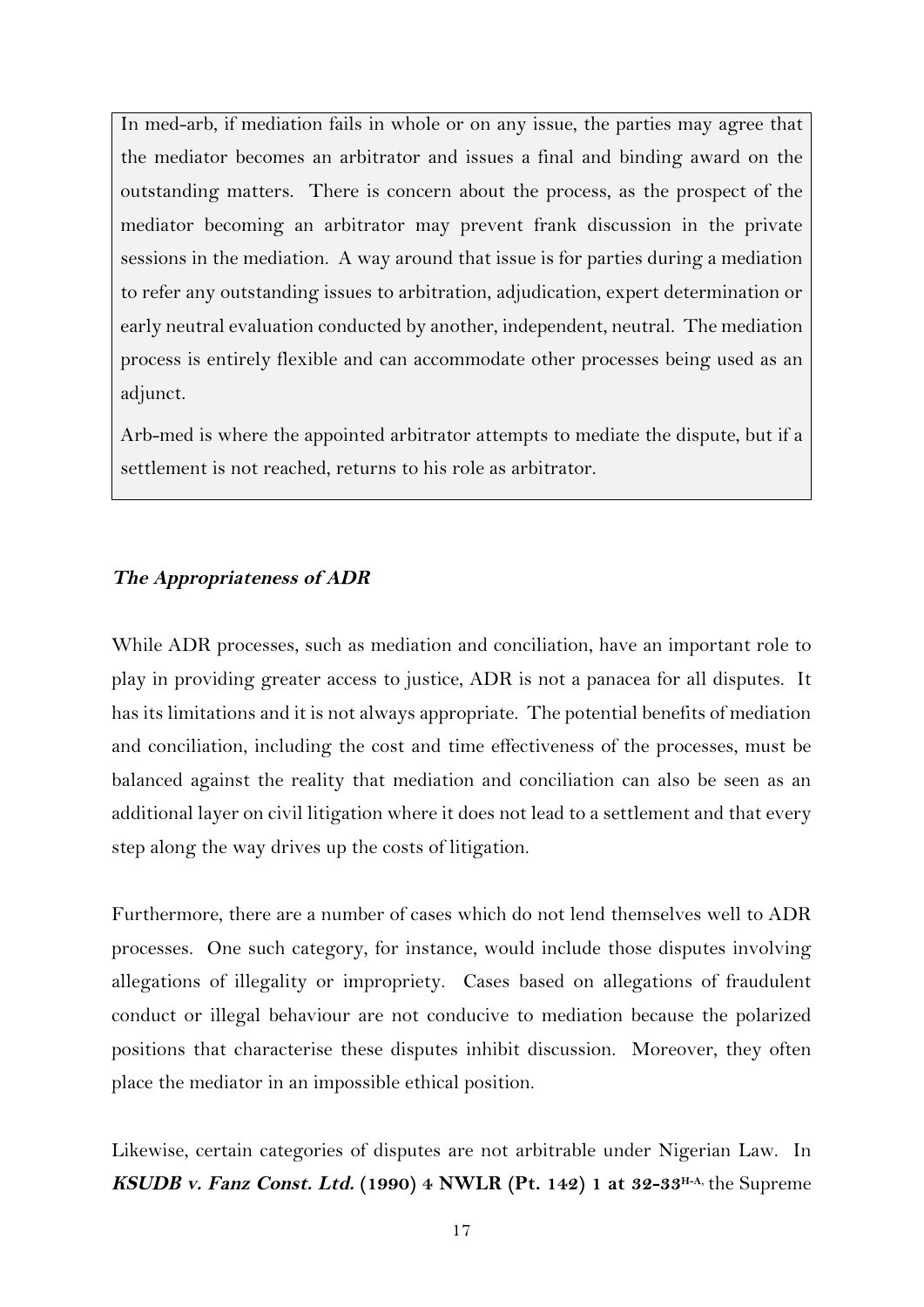Court agreed that the following matters cannot be the subject of an arbitration agreement and cannot therefore be referred to arbitration:

- a. an indictment for an offence of a public nature;
- b. disputes arising out of an illegal contract;
- c. disputes arising under agreements void as being by way of gaming or wagering;
- d. disputes leading to a change of status, such as a divorce petition;
- e. any agreement purporting to give an arbitrator the right to give judgment in *rem*.

Recently, in **Statoil (Nig.) Ltd. v. FIRS (2014) LPELR-23144 (CA)** the Court of Appeal agreed that disputes pertaining to taxation are not arbitrable under Nigerian Law.

ADR may not be appropriate in some cases where power imbalances may exist, which put the parties on an unequal footing, allowing one party to place undue pressure on the other. The result may be that one party may impose their solution on the other side. In other cases, there may be uncertainties in the law which need to be clarified, either because there is a lot at stake in a particular case, or because its outcome could affect a number of other cases. Sometimes legal precedents need to be relied on, or to be established for future cases. There are cases in which public interest dictates that a public hearing should take place and a public decision be made.

The corollary to the general rule that some types of cases ought not to be resolved through ADR processes is that parties to specific types of disputes should nearly always be encouraged to consider mediation or conciliation. The Commission considers that disputes which are most amenable to resolution through mediation and conciliation include: appropriate family law disputes; appropriate employment law disputes; property disputes and, in particular, boundary disputes; probate disputes; appropriate medical negligence claims; and commercial and consumer disputes.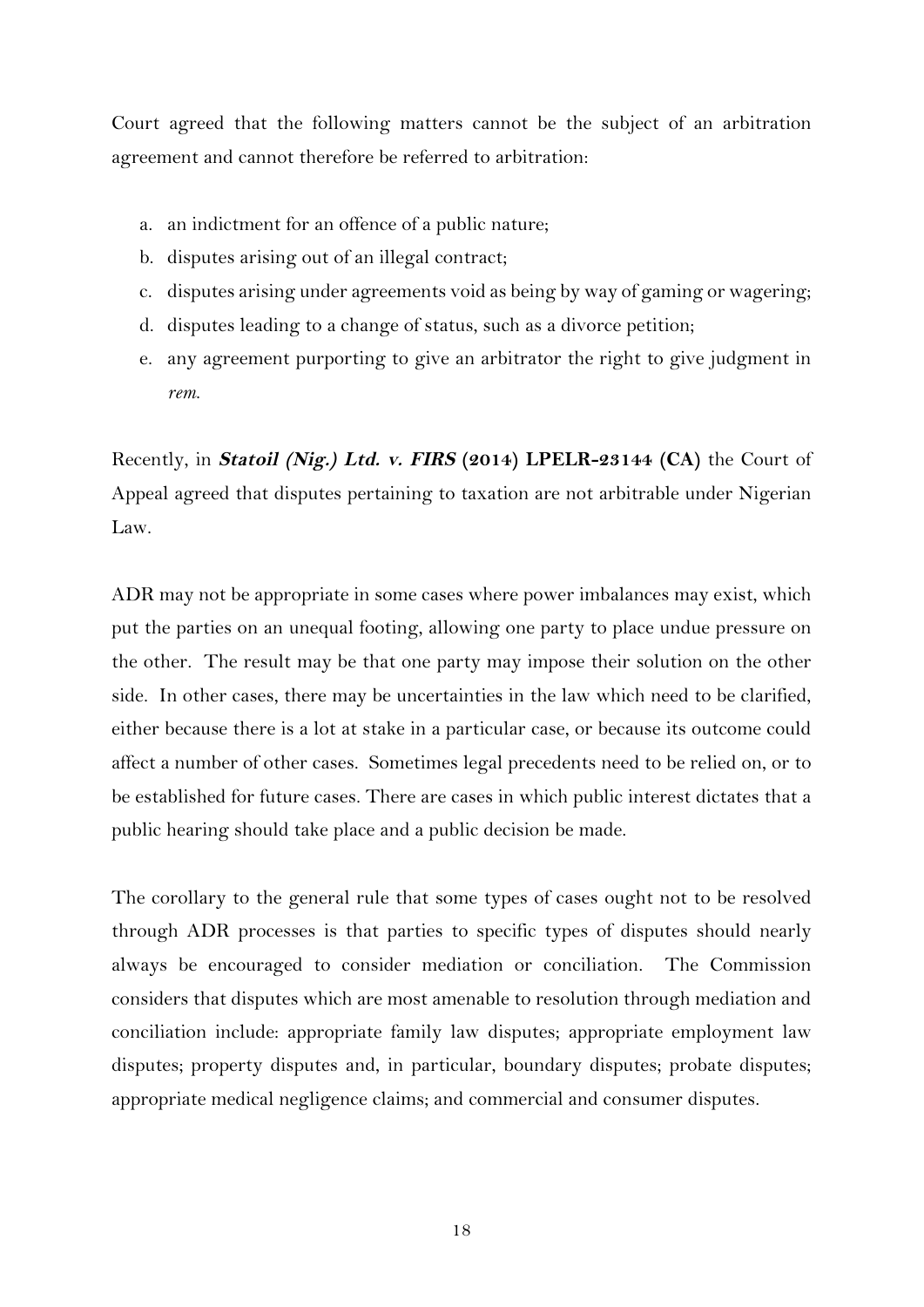While it is difficult to set out general categories of cases which are appropriate for resolution through mediation or conciliation, it can be suggested that features of appropriate cases include: where the parties wish to restore or maintain their relationship with the other party (parents, business partners, siblings); claims where the monetary and non-monetary costs of litigation are disproportionately high in comparison to the issues in dispute; claims where one or both parties are seeking remedies which are not available through the traditional court system (such remedies may include: an apology, an explanation; flexibility in relation to financial repayments; changes in administrative procedures); and where the parties wish to resolve the dispute in a confidential and private manner.

While ADR processes, such as mediation and conciliation, must form an integral part of a modern civil justice system in providing greater access to justice, these processes should only be used in appropriate cases. The decision to use ADR should be made on the basis of the framework identified earlier in this paper.

#### **ADR in Judicial Proceedings**

An initial distinction must be drawn between:

- ADR that is conducted by the Court or entrusted by the Court to a third party (ADRs in the context of judicial proceedings), and
- ADR used by the parties to a dispute through an out-of-court procedure (conventional ADR).

Given the audience to whom this paper is addressed, the ensuing discussion is concerned with ADR in the context of judicial proceedings.

In the quality of judicial decisions, and in the conduct and management of actions brought before them, Courts have a central role in ensuring fair, simple, affordable and accessible justice.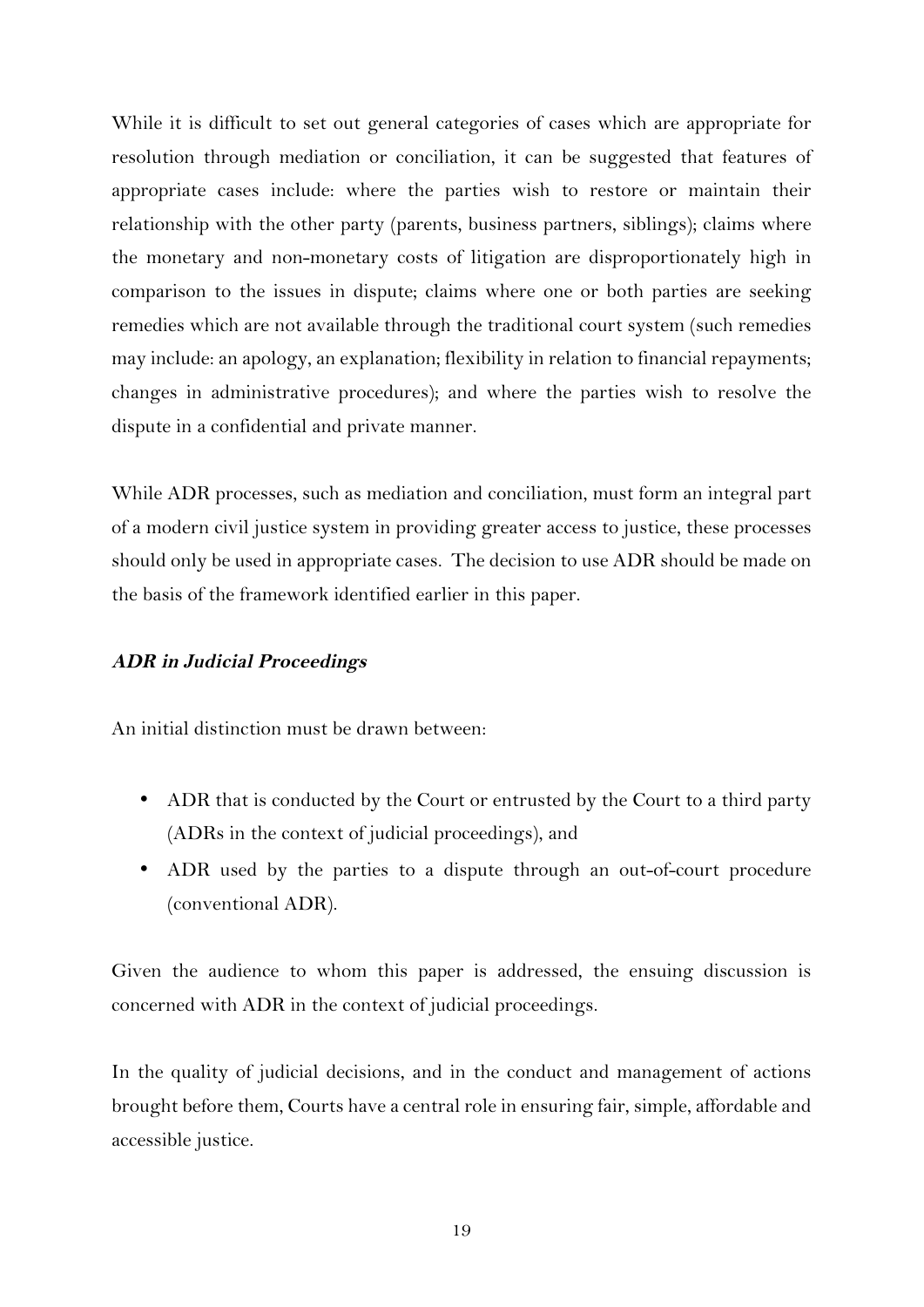The essential judicial function is to declare (and enforce, where required) the state of the law in disputes between parties who have standing to bring the issue before the Court, in so doing creating or altering legal rights. However, the impact of the Courts on access to justice goes beyond the processes that take place in the courtroom after filing. The Court process can also frame parties' decisions about dispute resolution pathways through:

- Court expectations of parties' behaviour (both before and after filing);
- the cost and time risks inherent in proceeding with litigation if other dispute resolution options fail;
- Court procedures prior to final hearing (for example discovery, pleadings), and
- the courts' power to issue binding final decisions in the absence of agreement between parties to a dispute (as a barrier to obstructive or bad faith behaviour).

Improving access to justice in the Courts requires changing the culture of the Courts, parties and lawyers from an adversarial system to one where effort and resources are directed to resolving disputes at the earliest opportunity and at a proportionate cost. Better dispute resolution will require:

- early and substantive attempts to resolve disputes being built into the court process, including an increased emphasis on the right pathway to resolution;
- early and proportionate exchange of information and evidence, and early evaluation of the real issues in dispute by parties and the court;
- changing court processes to ensure that all steps in the process are aimed at resolving the dispute, including:
	- o amending the legislation and legislative instruments relating to court procedure to reflect the fact that most civil disputes, including the majority of those filed with the Courts, do not require final adjudication, and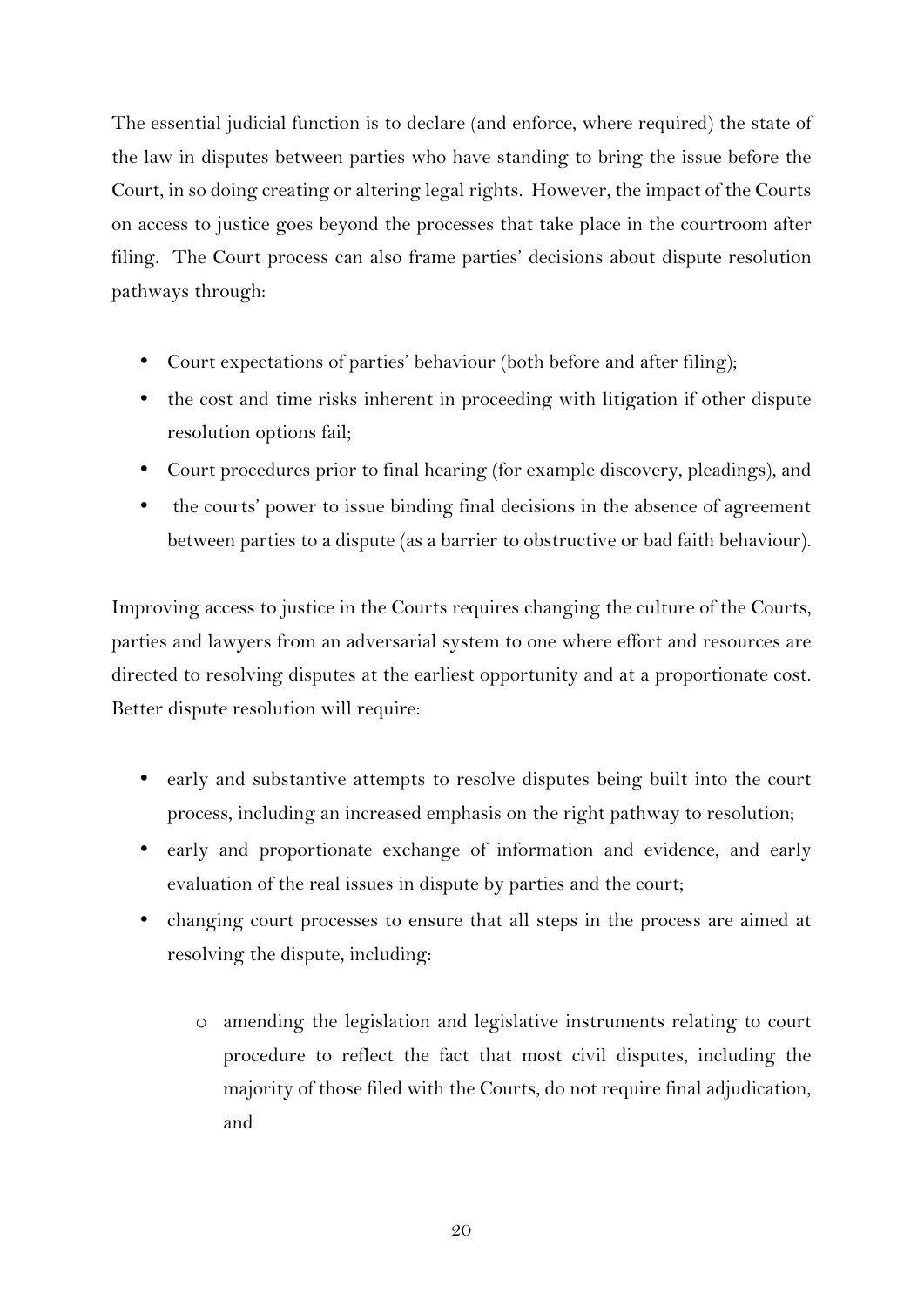o an explicit expectation that judicial officers will actively manage matters to resolution, supported by specific powers for Judges and Magistrates to control matters before them.

Courts can resolve disputes better by deploying the following methods:

## **Early and proportionate exchange of information and evidence**

*Pre-action protocols and pre-trial examinations*

The opportunity to resolve disputes will be improved by identification of the real issues in dispute as early and as cost effectively as possible.

In the UK, Lord Woolf's 1996 report on Access to Justice led to the introduction of pre-action protocols in the courts of England and Wales, setting out procedures that parties must undertake prior to commencing an action in court. Pre-action protocols can contribute to changing the culture of courts and lawyers by entrenching an expectation of early cooperation in resolving disputes. The broad objectives of the Pre-Action Protocols are:

- To encourage the exchange of early and full information about a prospective claim.
- To enable parties to avoid litigation by agreeing a settlement of a claim before the commencement of proceedings.
- To support the efficient management of proceedings where litigation cannot be avoided.

They do so by encouraging early action to:

- identify what the dispute is actually about, so that parties may address what the concerns are directly,
- obtain information that may assist to limit the scope of a dispute, or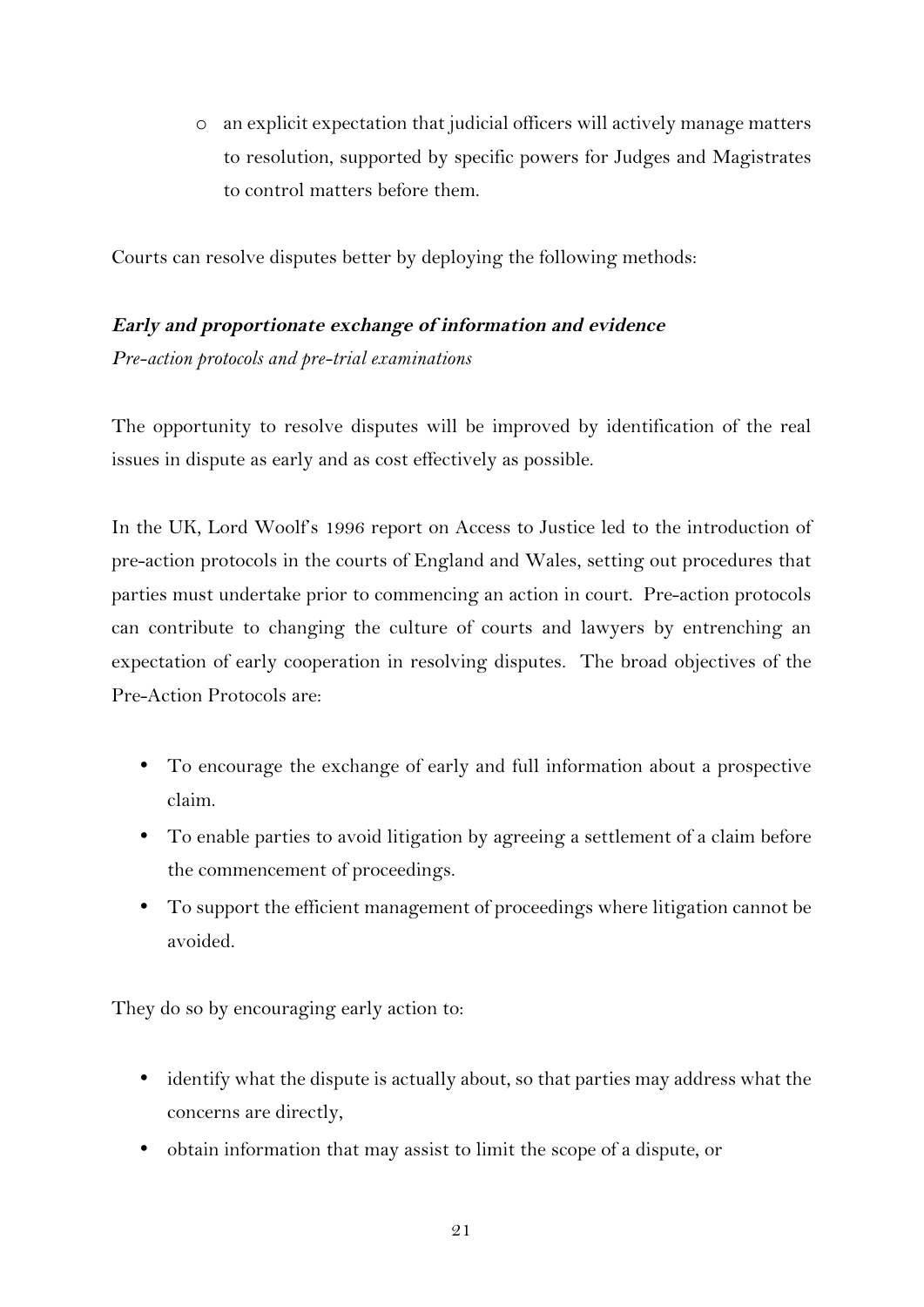• obtain information that is necessary before parties are able to make informed attempts to settle the dispute.

Pre-action protocols and similar processes have since been implemented in several jurisdictions, particularly in personal injury, transport accident and workers' compensation claims. In Nigeria, pre-action protocols now form part of the High Court of Lagos State Civil Procedure Rules.

In December 2012 the Lagos State Judiciary issued the 2012 Civil Procedure Rules. Order 3 Rules 2 and 8 require that before matters cases were accepted for filing, counsel must provide a sworn Pre-Action Protocol Form 01, indicating their attempts (and providing evidence of the said attempts) to settle the dispute through ADR. By Order 5 Rule, failure to file the Pre-Action protocol nullifies the action.

The term 'pre-action protocol' has been used to describe a wide range of processes, from mandatory pre-action mediation through to targeted or expansive information and evidentiary exchange. Consequently, introduction of pre-action protocols will need to be specific as to what is and is not envisaged.

The design of pre-action protocols needs to take into account some of the challenges identified through the UK experience, including:

- a. to ensure proper participation in the pre-action procedures by parties, effective enforcement mechanisms and/or sanctions are crucial,
- b. to avoid excessive front-loading of costs, as has been reported in England and Wales, pre-action requirements should not be excessively detailed and should only require action that is reasonable and proportionate in the circumstances, and
- c. safeguards to avoid the misuse of pre-action protocols as a litigation strategy, to inconvenience or intimidate the other party.

Currently, in the UK, Pre-action Protocols are in force for disputes involving: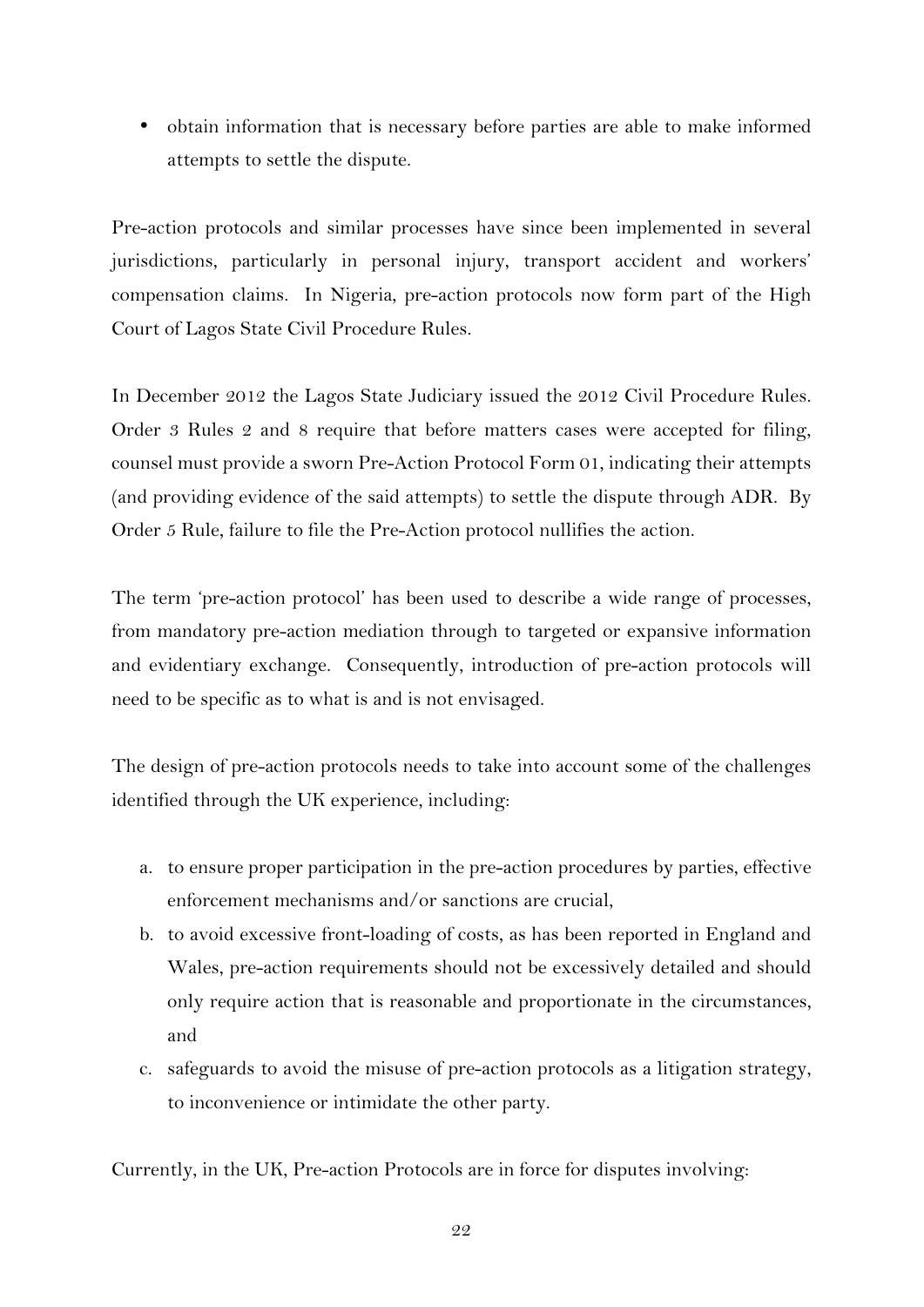- Construction and engineering.
- Defamation.
- Personal injury.
- Clinical negligence.
- Professional negligence.
- Judicial review.
- Disease and illness.
- Housing disrepair.
- Possession claims based on rent arrears.
- Possession claims based on mortgage or Home Purchase Plan arrears in respect of residential property.
- Low value personal injury claims from road traffic accidents.
- Dilapidations in commercial property, that is, claims for damages relating to the physical state of property at the end of a commercial tenancy.
- Low value personal injury claims based on employers' liability and public liability.

In cases not covered by the protocols (for example, a contract dispute), parties should aim to comply with the Practice Direction on Pre-Action Conduct and Protocols (the Pre-action PD or PDPACP).

The essence of the Pre-action PD is that the court will expect the parties to exchange information and make appropriate attempts to resolve the claim without issuing proceedings. It must not be used by a party as a tactical device to secure an unfair advantage over another party. When seeking to identify, narrow and resolve the legal, factual or expert issues, parties are required to take only those steps that are reasonable and proportionate (*paragraph 4, Pre-action PD*).

In particular, the court will expect the parties to exchange sufficient information to: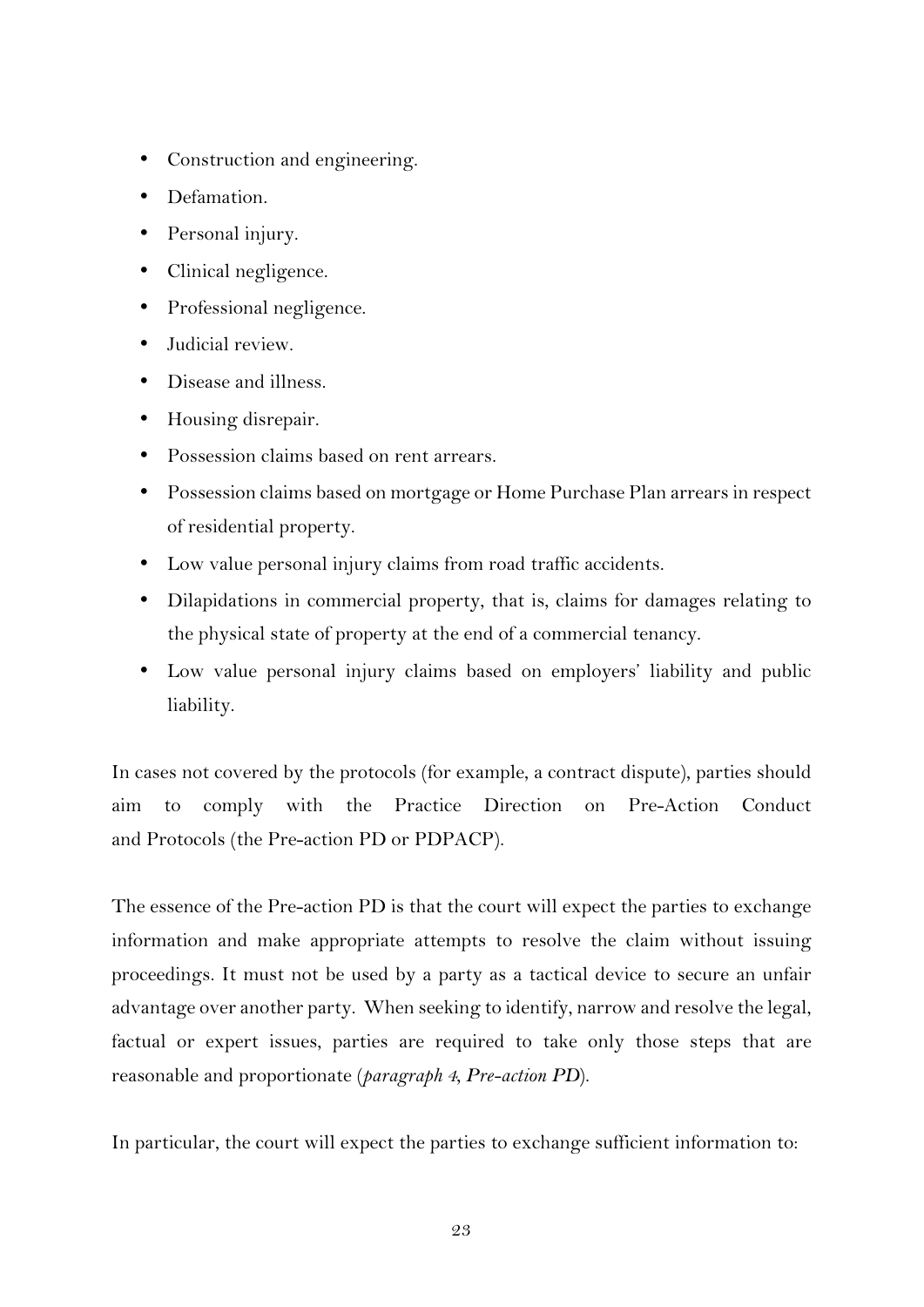- Understand each other's position.
- Make decisions about how to proceed.
- Try to settle the issues without proceedings.
- Consider a form of alternative dispute resolution (ADR) to assist with settlement.
- Support the efficient management of those proceedings.
- Reduce the costs of resolving the dispute.

From experience, disputes between landlords and tenants are common before the Magistrates Courts. I have therefore set out the UK Pre-Action Protocols for Possession Claims based on arrears of rent. I am mindful that some of the provisions are inapplicable to Nigeria. It is nevertheless useful to observe how the Protocol encourages the early exchange of information, with a view to settling the dispute without a formal trial.

## **UK Pre-Action Protocols for Possession Claims based on arrears of rent**

## **Initial contact**

The Possession Protocol states that:

- A landlord should contact the tenant as soon as reasonably possible if the tenant falls into arrears. This initial contact is an opportunity for the landlord and tenant to discuss:
	- o the reason for the arrears;
	- o the tenant's financial circumstances;
	- o the tenant's entitlement to benefits; and
	- o repayment of the arrears.

```
(Paragraph 2.1.)
```
• A landlord and tenant should try to agree affordable repayment schedule for the tenant to pay towards arrears, based on the tenant's income and expenditure (where this information has been provided to the landlord) (paragraph 2.2).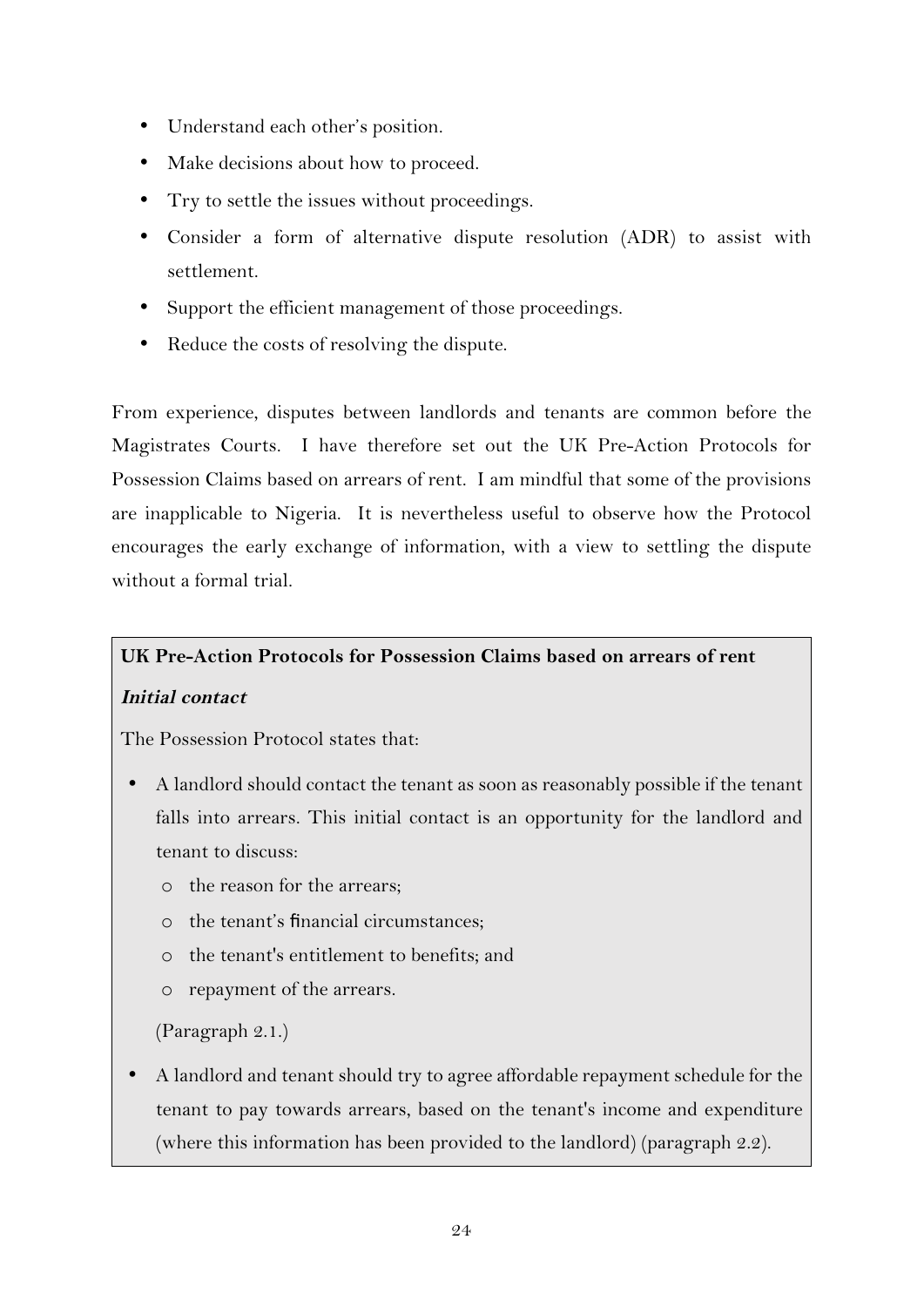- A landlord should clearly set out in pre-action correspondence any time limits with which the tenant should comply (paragraph 2.2).
- A landlord should provide, on a quarterly basis, rent statements in a form that can be easily understood showing the rent due and sums received for the past 13 weeks (paragraph 2.3).
- A landlord should, on request, provide the tenant with copies of rent statements from the date that the arrears first arose showing:
	- o all amounts of rent due;
	- o the dates and amounts of all payments made, whether through housing benefit, discretionary housing payments or by the tenant; and
	- o a running total of the arrears.

(Paragraph 2.3.)

## **After Service of Statutory Notices**

A landlord must take further specified steps to try to reach agreement with the tenant before starting litigation (paragraphs 2.8 and 2.9, Possession Protocol).

## **Before service of proceedings**

After a landlord has served a statutory notice requiring possession of the property, but before issuing proceedings, he should make reasonable attempts to contact the tenant to discuss:

- The amount of the rent arrears.
- The reason for the rent arrears.
- Repayment of the rent arrears.
- The housing benefit or universal credit (housing element) position.

(Paragraph 2.8.)

The landlord should also send a copy of the Possession Protocol to the tenant.

## **Postponement of proceedings**

If the tenant complies with an agreement with their landlord to pay the current rent and agrees to pay a reasonable amount towards arrears, the landlord must agree to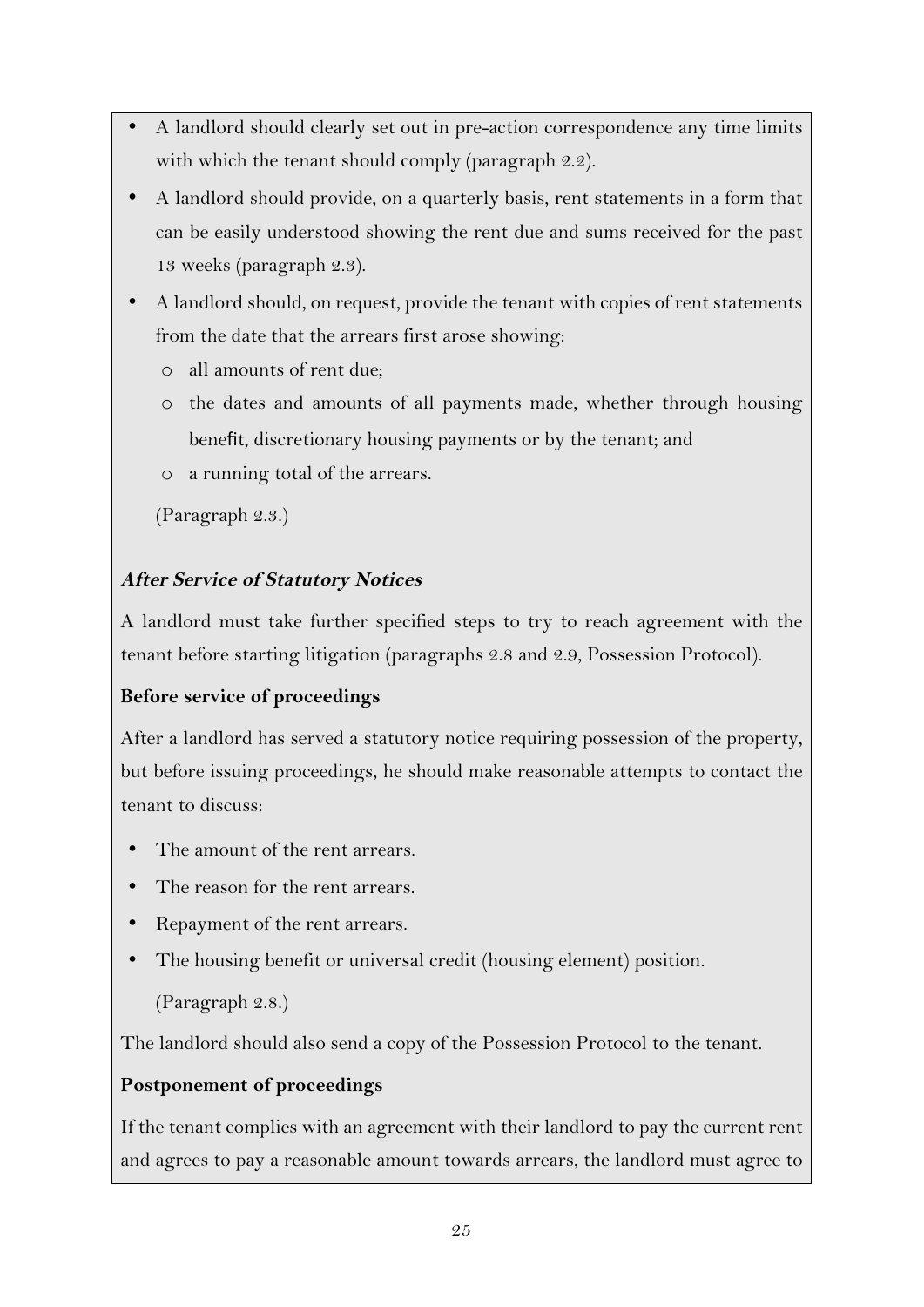postpone court proceedings, provided the tenant complies with the agreement. If the tenant does not comply with the agreement, the landlord should warn the tenant of the intention to bring proceedings and give him clear time limits within which to comply (paragraph 2.9).

# **Alternative dispute resolution**

As with all the case specific protocols and the Pre-action PD, the Possession Protocol requires the parties to consider whether Alternative Dispute Resolution (ADR) would be more suitable than litigation (paragraph 2.10). Parties may be required to prove that ADR was considered and should only begin litigation as a last resort once settlement has been fully explored.

# **Court proceedings**

If the matter does proceed to court, the Possession Protocol sets out a standard of behaviour once proceedings have started.

# **Before the hearing date**

At least ten days before the date set for the hearing, the landlord should:

- Provide the tenant with up-to-date rent statements.
- Disclose what knowledge it possesses in relation to the tenant's housing benefit or universal credit (housing element) position to the tenant.

(Paragraph 2.11.)

A landlord should inform their tenant of:

- The date and time of the court hearing.
- Their current rent statement.
- The order applied for.
- The importance of the tenant attending the hearing, as the tenant's home is at risk. A record should be kept of any advice given.

(Paragraph 2.12.)

# **Stay of proceedings**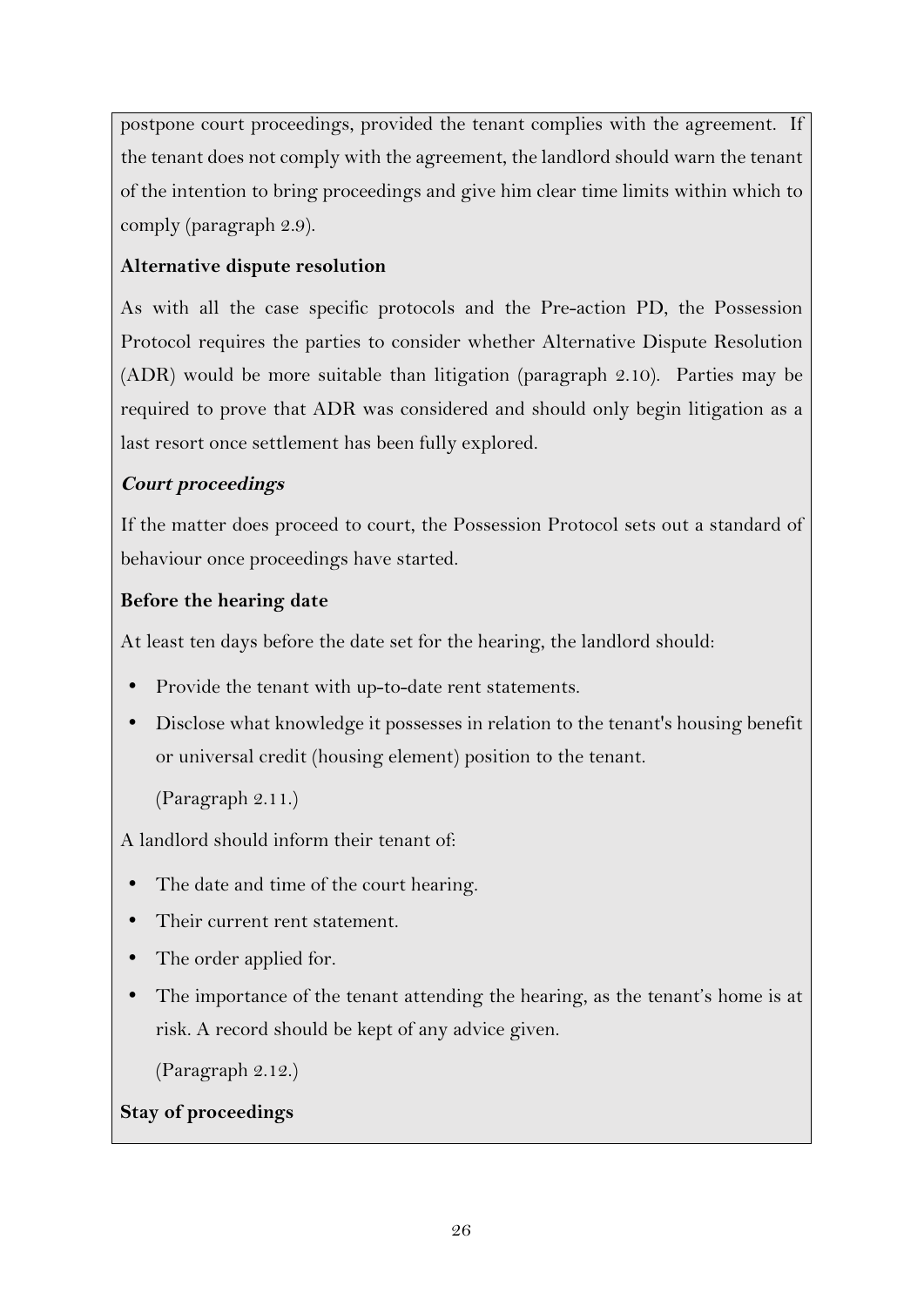If, the tenant enters into an agreement to pay the current rent and a reasonable amount towards arrears after the issue of proceedings, the landlord should agree to postpone court proceedings, provided the tenant keeps to the agreement (paragraph 2.12(b)). If the tenant does not comply with the agreement, the landlord should warn the tenant of its intention to restore the proceedings and give the tenant clear time limits within which to comply (paragraph 2.12(c)).

## **Sanctions for non-compliance with the Possession Protocol**

If a landlord unreasonably fails to comply with the terms of the Possession Protocol, the court may:

- Make an order for costs.
- Adjourn, strike out or dismiss the claim (in cases other than those brought on mandatory grounds) (see Practice note, Strike out: an overview).

(Paragraph 2.13.)

If a tenant unreasonably fails to comply with the terms of the Possession Protocol, a court may take that failure into account when considering whether it is reasonable to make a possession order (paragraph 2.14).

# **Redesigning court procedures to ensure all steps in the process are aimed at resolution**

*Active case management*

Successful case management is crucial to achieving the resolution of matters quickly and at a proportionate cost. The management of a matter by a judicial officer is one of the most powerful tools available to direct parties towards the most appropriate path for resolution. The reason is simple. The efficient conduct of proceedings cannot be left to the Parties.

It is not the case that all the parties to litigation are concerned, or equally concerned, that their litigation be conducted efficiently. A consideration often mentioned in this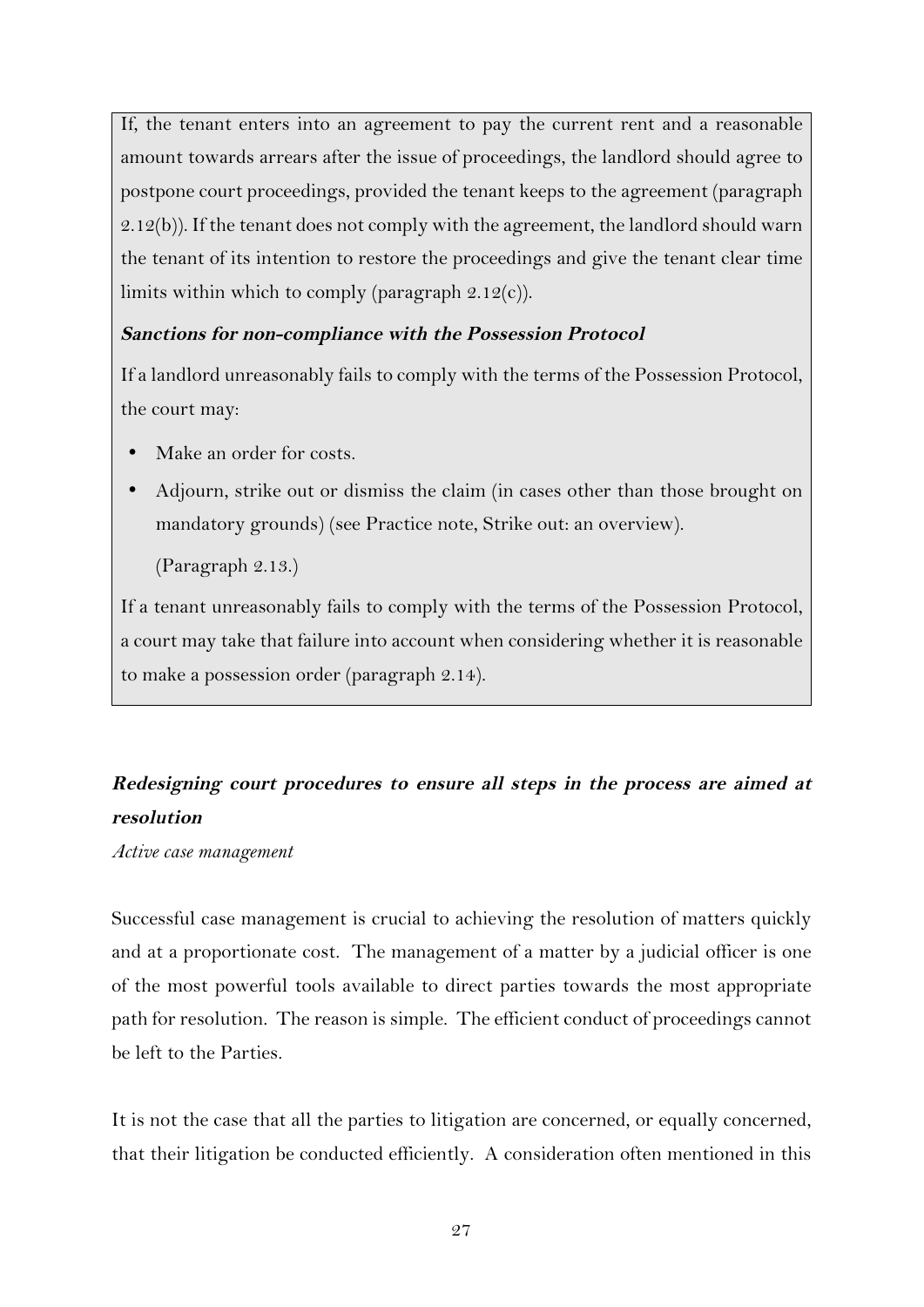context is that relatively well-resourced parties may seek to exploit that advantage. While this may occur, more commonplace factors are likely to be at least as important: a case that is vital for one party may be of less moment for the other on account of wider business ramifications, reputational issues or the size of the claim relative to the party's assets. A well-resourced party will feel free to spend more on any dispute; and respondents are typically less concerned by delay than claimants. Even where one party exerts pressure on its lawyers for the process to be efficient, they are to a significant extent at the mercy of the other party.

Judicial case management involves a departure from the model of the Judge as merely an umpire. The departure is nevertheless consistent with the judicial role. As the American jurist Learned Hand said many years ago: *"… a Judge is more than a moderator; he is charged to see that the law is properly administered, and it is a duty which he cannot discharge by remaining inert."*

Observations to the same effect have been made in foreign and Nigerian Courts. In the Australian case of **EI Du Pont De Nemours & Co v Commissioner of Patents (1987) 16 FCR 423**, Sheppard J held:

*"***The days when parties were left at leisure to pursue private litigation in the way that they thought best suited their purposes have long gone. Courts have an overriding obligation to see to it that those using their facilities are proceeding in a way best calculated to bring litigation to an end at the earliest possible moment so long as the primary goal of achieving justice is not lost sight of.***"*

In **Fagbule v. Rodrigues (2002) 7 NWLR (Pt. 765) 188 at 207E-F**, the Court of Appeal, through I.T. Muhammad, JCA (as he then was) held:

*"***From the series of events unleashes in the record, I am bound to agree with learned trial Judge that the counsel for the appellant was making all "ploy" to make it impossible for the case to be determined. Where**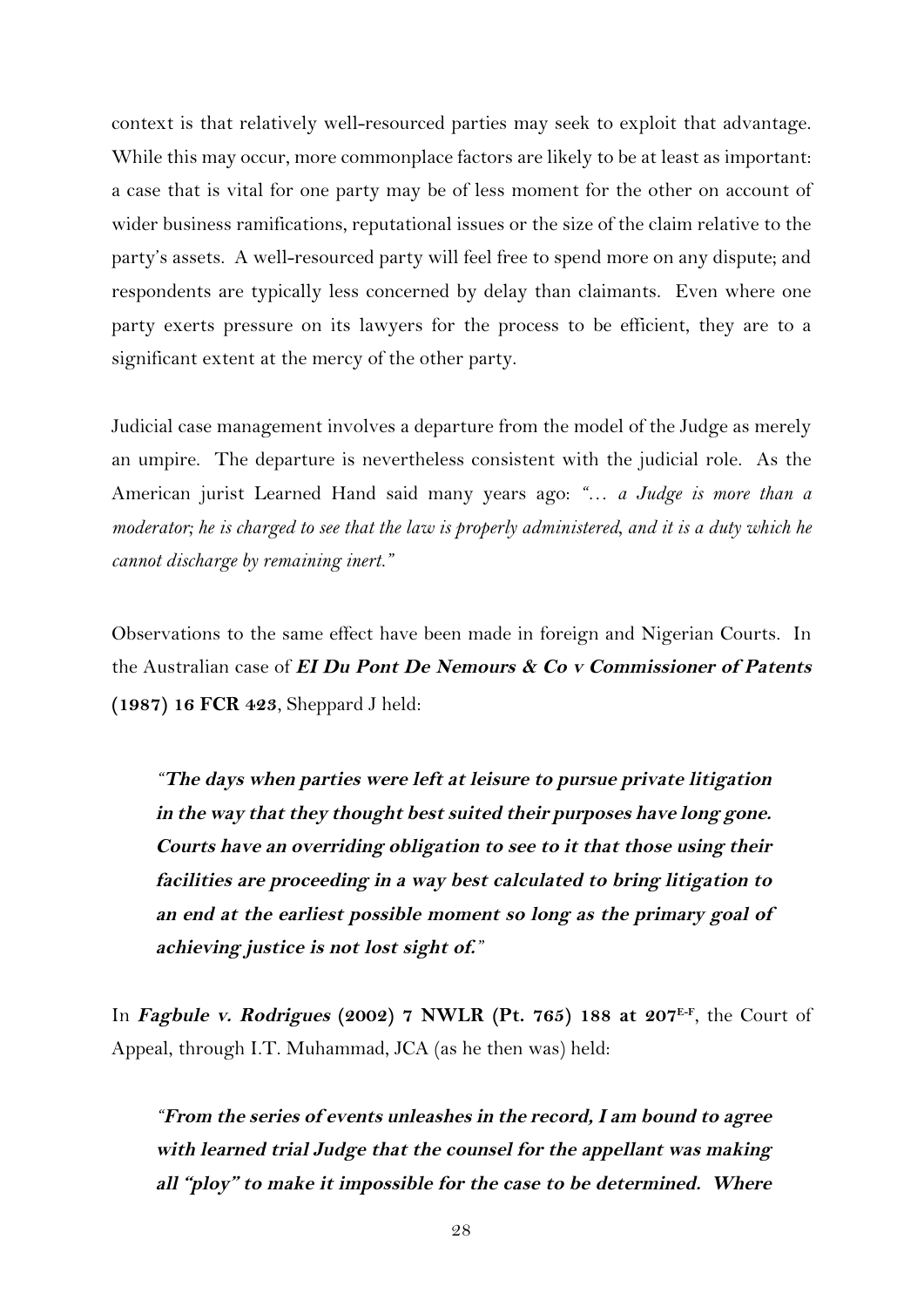**a party or his counsel orchestrates a designed plan to foist a position of helplessness or naivety upon a court, it is the duty of that court to assert its control over the proceeding before it.***"*

Likewise, in **Awure v. Iledu (2008) 12 NWLR (Pt. 1098) 249 at 295-296H-A**, the Court of Appeal, through Sankey JCA, admonished:

*"***A Judge must at all times be in control of the proceedings of her court. It will be abdicating in her responsibility to allow counsel on one side to take over the court, bestride the court like a colossus and dictate the pace. May that day never come! With due respect to the learned counsel for the appellants, I am of the firm view that the trial Judge exercised her discretion judiciously in refusing to grant the further application of the plaintiffs to reopen their case for the purpose stated … It was too late in the day. Ample opportunity had been given to the appellants but they failed to utilise it. Like my learned sister has stated in the lead judgment, justice is indeed a three was street; justice to the plaintiff, justice to the defendant and justice the society. A court which loses sight of this truism will end up failing in its duty to be impartial to all the parties appearing before it***."*

The court has wide powers to achieve the objective of efficiency in the administration of justice. But perhaps the most important power of the Judge and Magistrates is the power to question. That is, the power to require practitioners and parties to account for the positions they have taken. For instance, whether a claim adds materially to the prospects of success and, if not, why it is pressed? Why facts not seriously in dispute are not admitted? Whether proof sought expensively (e.g., by discovery) might be more cheaply obtained (e.g., by an interrogatory or two). Deployed wisely, but vigorously, this power can be a major contribution to efficiency.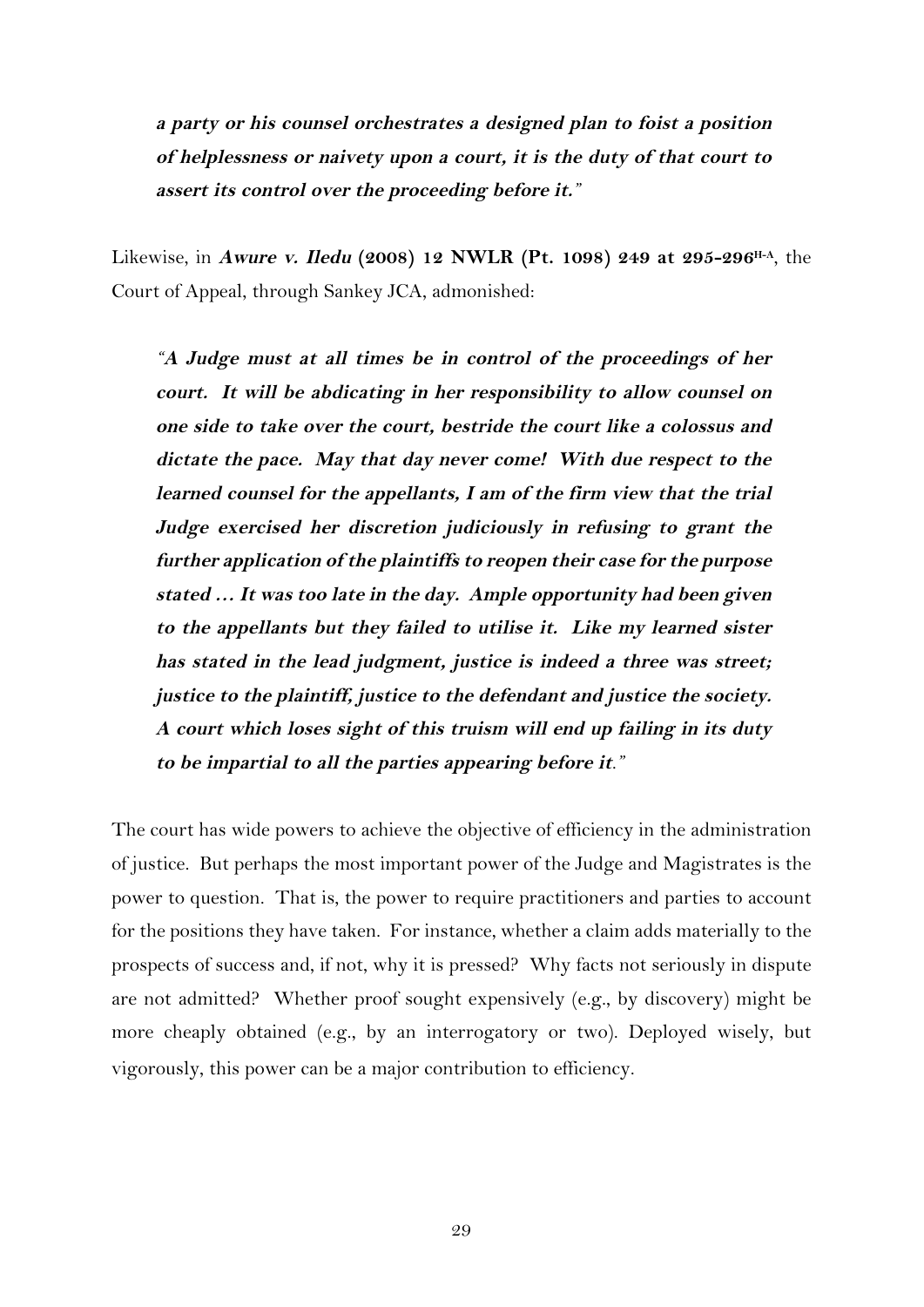## **Ensuring Judicial Efficiency:**

## **Black & Decker (Australasia) Pty. Ltd. v GMCA Pty. Ltd [2007] FCA 623**

**Finkelstein J:** (emphases added)

1. *It is common for parties to do little more than pay lip service to timetables fixed to regulate when steps should be taken to get a case on for trial.* Seemingly it makes no difference whether the timetable is fixed with the consent of the parties or following argument. The view that has taken hold in many quarters is that a party is only required to keep an eye on the timetable and, if it cannot be met, it will be extended. The assumption is that the wronged party will be fully compensated by an award of costs.

…

4. *It is time that this approach is revisited*, especially when the case involves significant commercial litigation. One of the primary objects of a commercial court is to bring the litigants' dispute on for trial as soon as can reasonably and fairly be done. *If, in some instances, the preparation of the case is not perfect so be it. A case that is reasonably well prepared is just as likely to be decided correctly as a perfectly prepared case*.

5. I am of the firm view that parties should not be treated as leniently as they have been in the past. Commercial parties expect this approach from the courts and their expectation should be met. A useful rule to adopt is to allow an extension only if the failure to meet the existing timetable is the result of excusable non-compliance. In deciding whether there is excusable non-compliance the court should take into account, among other factors: (a) the direct and indirect prejudice to the opposing party; (b) the impact of the delay on the proceedings; (c) the reasons for the delay; (d) good faith or lack of good faith on the part of the party seeking to be excused; and (e) the effect of putting off a trial both on other litigants and generally on the court's ability to efficiently manage its cases.

It should not be forgotten that Judges and Magistrates require practitioners to account for their cases in an environment in which, to a significant degree,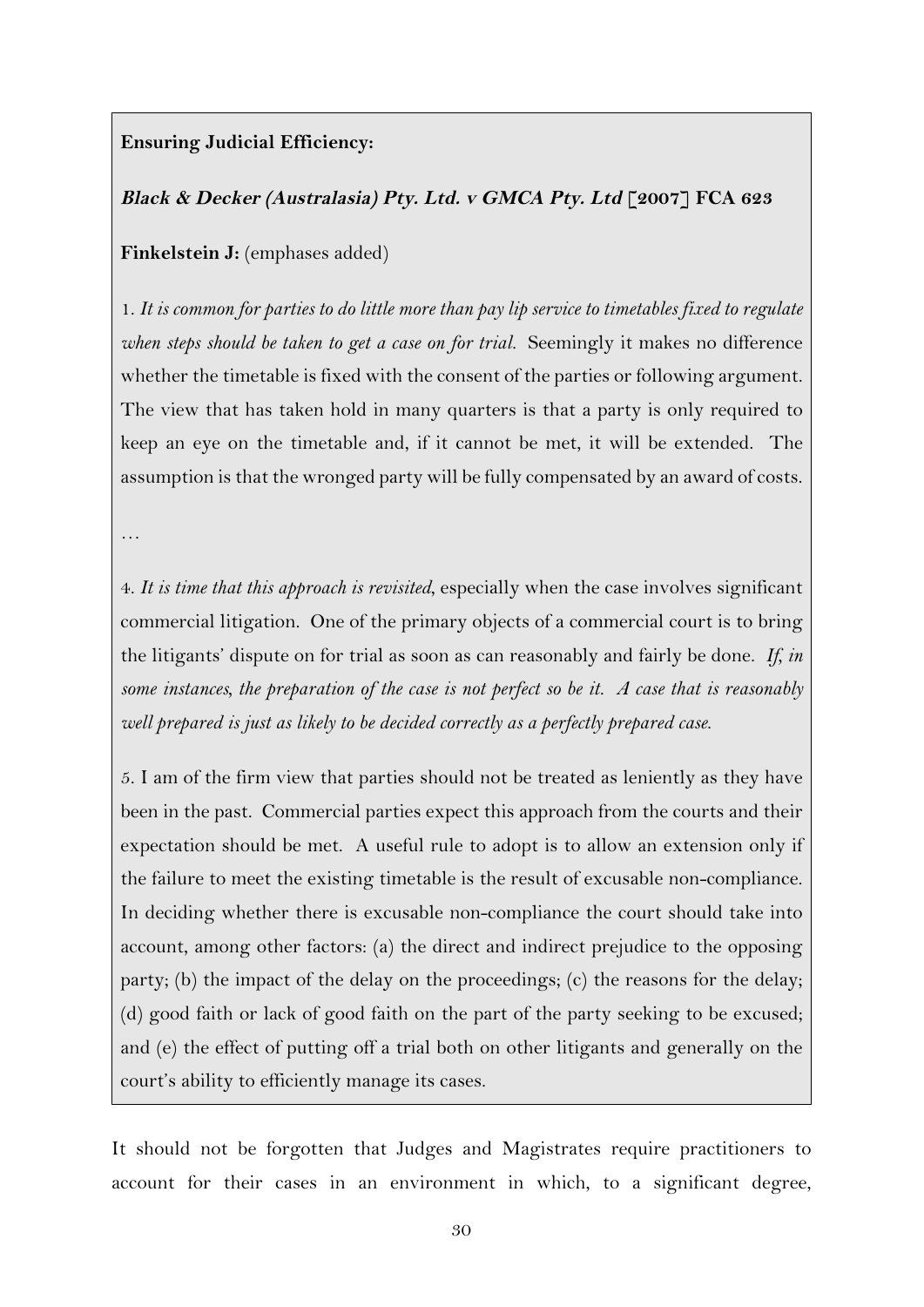practitioners depend on the court retaining confidence in them. This is certainly true of those who practise regularly in a particular court or area of law.

A corollary of the foregoing is that cost and delay are most likely to be reduced by an early, and continuing process of 'narrowing' so that there are:

- a. fewer issues in contest;
- b. in relation to those issues, no greater factual investigation than justice requires; and
- c. as few interlocutory applications as are necessary for the just disposition of the matter.

A further corollary is that this process is unlikely to occur without active judicial engagement.

There are risks of course. Encouraging (or requiring) parties to meet and confer, or to mediate, in the hope that the need for judicial resolution of an interlocutory dispute may be avoided, will inevitably increase costs and delay if agreement is not reached.

One risk deserves to be addressed specifically: risk of appearance of bias or prejudgment of the issues in a particular proceeding. It has been suggested that trial Judges and Magistrates might require statutory protection if they were to engage in active case management. The concern is that such engagement might involve the frank expression of views which would create the risk of an appearance of bias or prejudgment, and so a ground for disqualification of the Judge or Magistrate from the case.

This concern is legitimate but may be overstated. An example can be taken from decision of the High Court of Australia (equivalent to the Supreme Court of Nigeria) in *Johnson v Johnson*, which has indicated that trial Judges have enough latitude to do what is necessary in cases before them: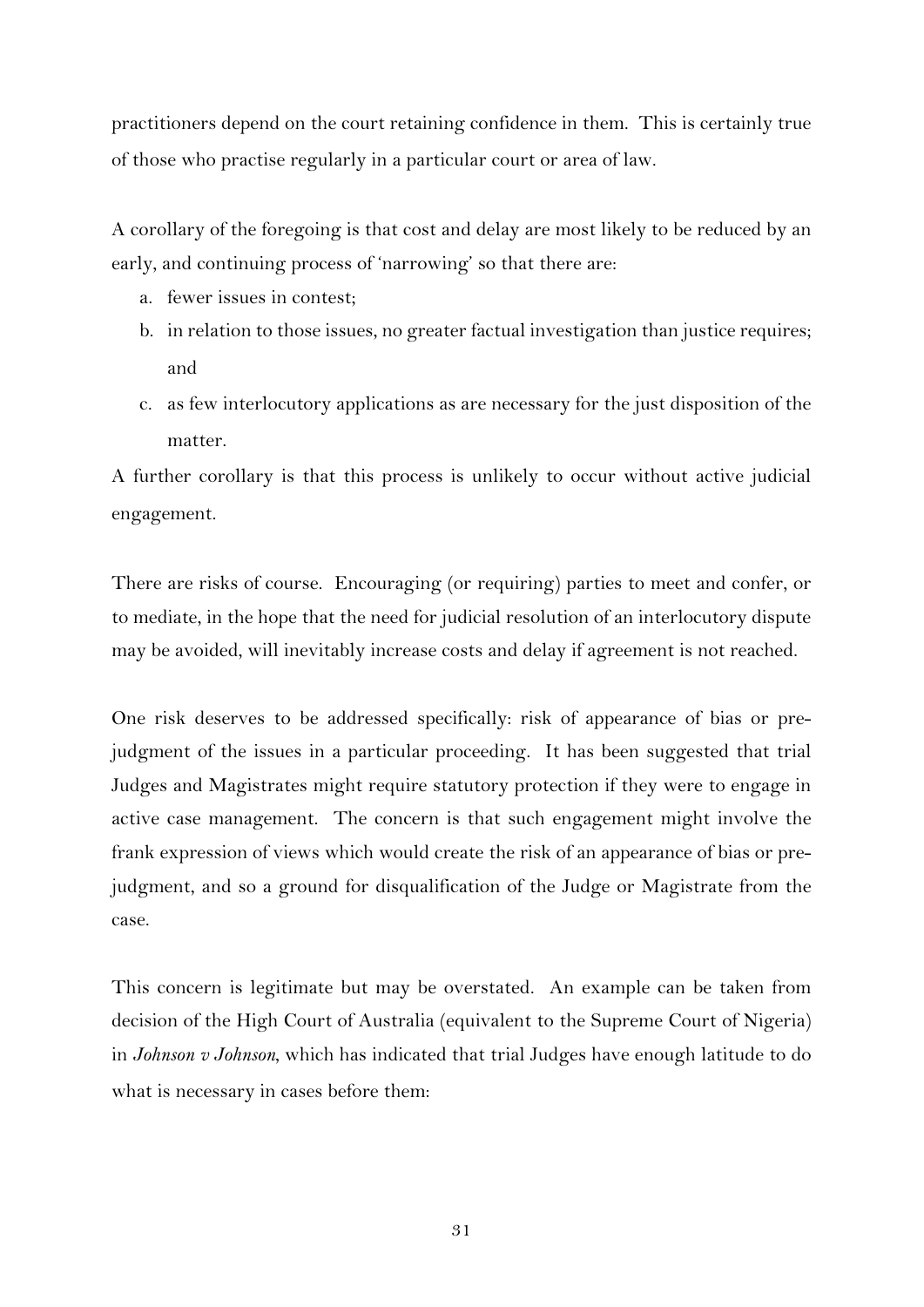*"***At the trial level, modern Judges, responding to a need for more active case management, intervene in the conduct of cases to an extent that may surprise a person who came to court expecting a Judge to remain, until the moment of pronouncement of judgment, as inscrutable as the Sphinx. ... Judges are not expected to wait until the end of a case before they start thinking about the issues, or to sit mute while evidence is advanced and arguments are presented. On the contrary, they will often form tentative opinions on matters in issue, and counsel are usually assisted by hearing those opinions, and being given an opportunity to deal with them.***"*

A similar position has been taken in Nigeria. In **Dapianlong v. Dariye No. 1 (2007) All FWLR (Pt. 373) 1 at 38**, the Court of Appeal, through Bulkachuwa JCA (now the President, Court of Appeal) held:

*"***A court cannot be expected to remain static, rather for the case to progress from day to day for a just conclusion of the matter before it, there must be orders. A Judge is the master of his court and so long as there is no miscarriage of justice against any of the parties, a court can make such orders as are necessary to bring the matter to a just conclusion within the rules of court and according to law.***"*

In **Oteju v. Olugana (1992) 8 NWLR (Pt. 262) 752 at 766-767**, the Court of Appeal, through Tobi JCA (as he then was) succinctly held:

*"***Let me take the issue that the trial judge asked questions which the appellants think were damaging to their case. So much has been said about the role of the Judge as an unbiased umpire in the judicial process. Tied to this tole is the issue of asking questions from the bench. Normally, the asking of questions is the main function of the parties and their counsel, but it is not their exclusive domain or province to do so.**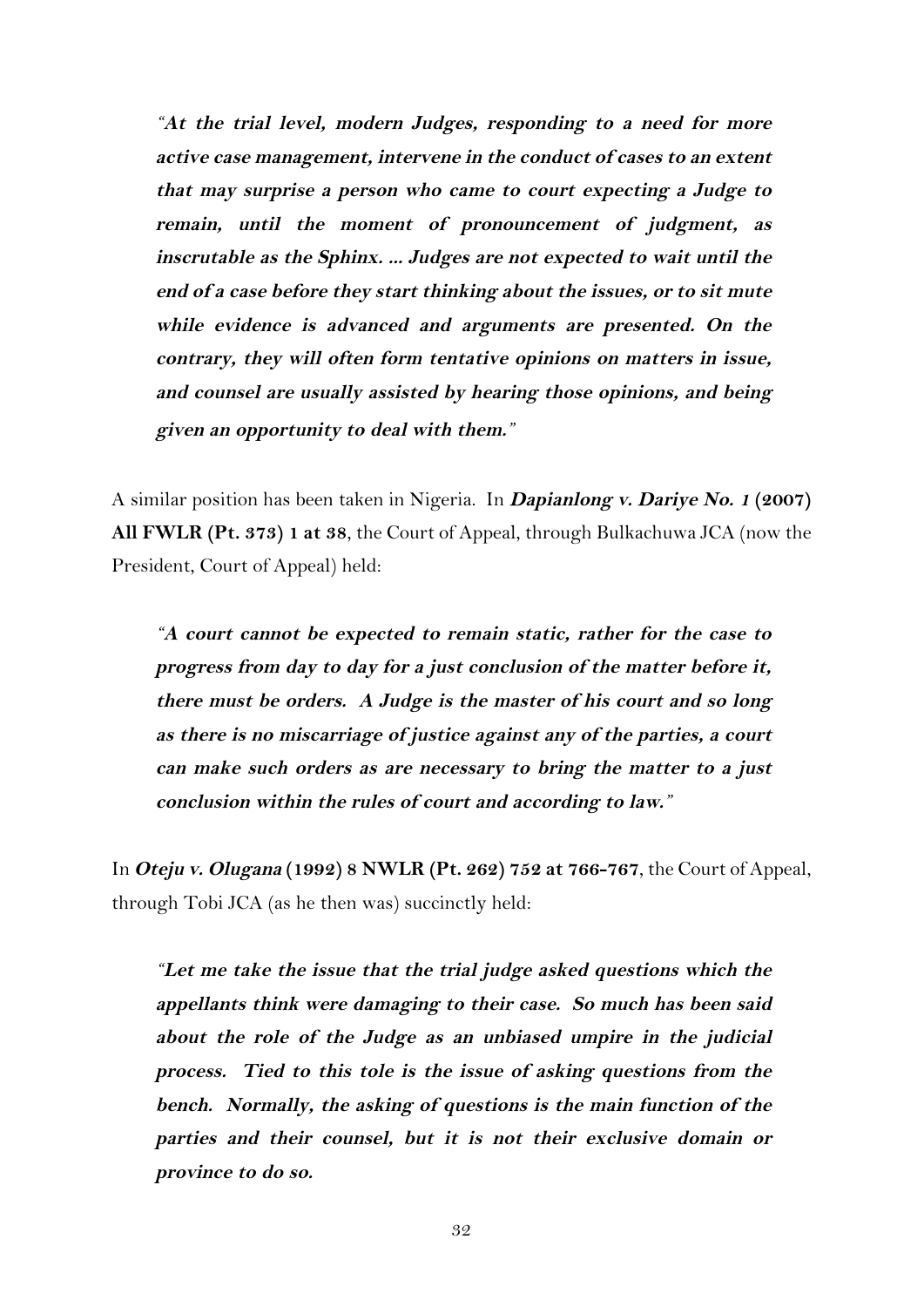**While in our adversary system, the parties must prove the difference cases they have presented to court, a trial Judge is bound to ask questions in very deserved and deserving instances in the trial process. As long as he does so with all the caution and precaution, and only with a view to clearing ambiguities and make his notes consistent and intelligible, a court of appeal cannot or should not interfere. Insofar as the trial Judge does not lose his balance as the independent arbitrator in the course of asking questions, and appellate court will not interfere.***"*

The question, then is one of degree. Whilst the judicial officer may ask questions and make orders for the efficient **conduct** of the proceedings, he should not take a preemptive step to determine the **substantive issues** between the parties.

Court procedures and the obligations imposed on parties should be directed to:

- identifying the real issues in dispute
- planning a pathway to resolution of the dispute, including consideration of the most appropriate course of disposition—be it mediation or other ADR options or judicial determination
- emphasising resolution as early as possible, before positions are entrenched, and
- ensuring that costs incurred are necessary to progress toward resolution, and are proportionate to the issues in dispute.

Case management and dispute resolution should be considered central judicial functions and crucial to ensuring fair, cheap and effective access to justice. The National Judicial Institute should work with the Courts to ensure that judicial education includes measures aimed at enhancing the understanding and use of ADR, dispute resolution and case management techniques. Likewise, the Heads of Courts may consider it necessary to formulate a procedural model for robust judicial engagement in proceedings.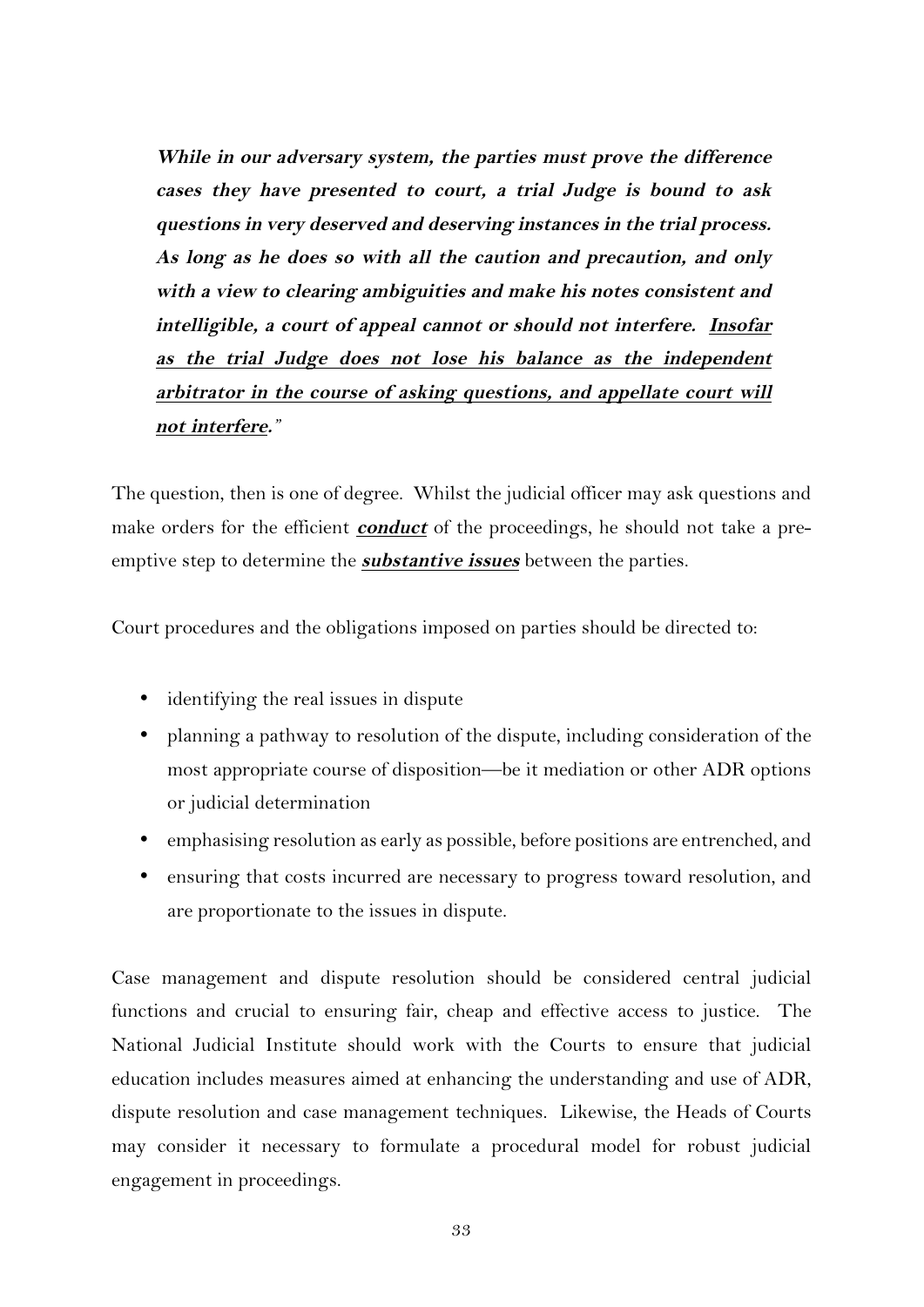#### **Resolving disputes at the lowest appropriate level**

Lower level courts, and lower divisions within courts, generally have more streamlined and simpler procedures, and are set up to deal with a high volume of less complex matters. Extension of jurisdiction to the lower level courts wherever appropriate will ensure that matters are dealt with at the most suitable level, and that less complex matters are dealt with by courts using the simplest and most cost effective procedures.

#### **CONCLUSIONS AND RECOMMENDATIONS**

A properly functioning justice system is of fundamental importance to Nigeria's society and economy. There are a huge number of legal issues arising across society. Given the vast number of people affected by legal issues, options for dispute prevention will form a critical aspect of improving access to justice.

In many cases, people are capable of resolving disputes themselves or with limited assistance. Timely access to good information can provide significant benefits in allowing people to resolve disputes early and effectively. Recent technological advances have, and will continue to, significantly change the information and dispute resolution landscape.

#### **Central Recommendation – An Access to Justice Framework**

Policy makers should take a system-wide approach to access to justice issues by applying a strategic framework to all decisions affecting access to justice in the civil justice system.

The strategic framework should comprise:

**a. Principles** for access to justice policy-making, and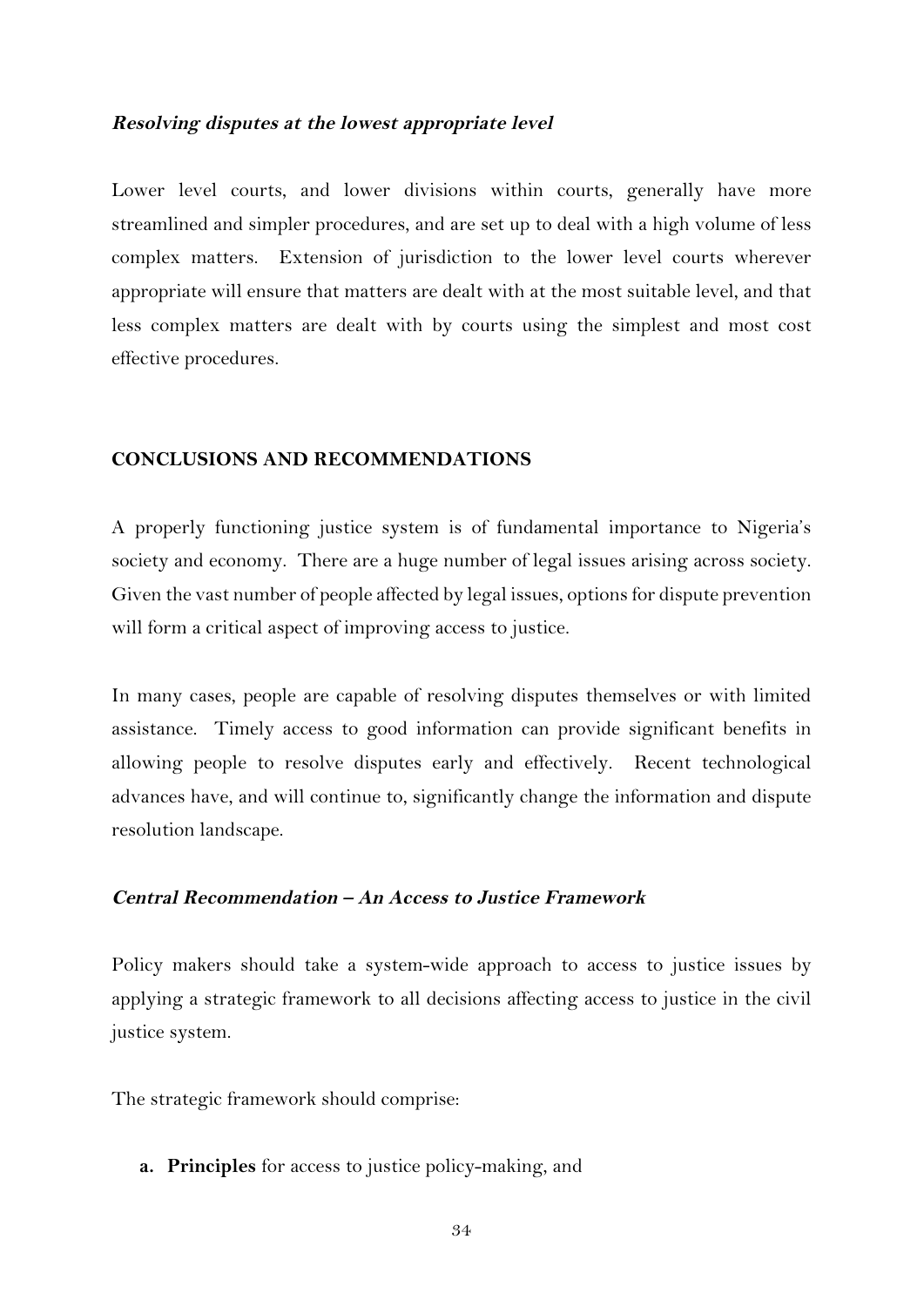#### **b. Methodology** for achieving the principles in practice.

Application of a strategic framework will ensure that new initiatives and reforms to the justice system best target available resources to improving access to justice.

#### **Pre-Action Protocols**

The Bar and Bench should collaborate to determine the types of matters suitable for pre-action protocols. Pre-action protocols should set out requirements for action prior to commencing proceedings, particularly exchange of information between the parties, and should be supplemented by effective sanction or enforcement mechanisms. To ensure costs of compliance with a protocol do not exceed the benefits, the obligations of a protocol should be reasonable and proportionate, and directed to identifying the real issues in dispute and appropriate pathways for resolution.

#### **Active Case Management**

The Heads of Court should explore the feasibility of amending relevant rules to provide legislative guidance to the effect that the expression by a judicial officer of a preliminary view on an issue does not amount to apprehended bias unless couched in such emphatic terms that it is clear that the judge is irresistibly drawn to that view.

This may also require an amendment of the same effect to the relevant legislation establishing the various courts.

Case management and dispute resolution should be considered central judicial functions and crucial to ensuring fair, cheap and effective access to justice. National Judicial Institute should work with the courts to ensure that judicial education includes measures aimed at enhancing the understanding and use of ADR, dispute resolution and case management techniques.